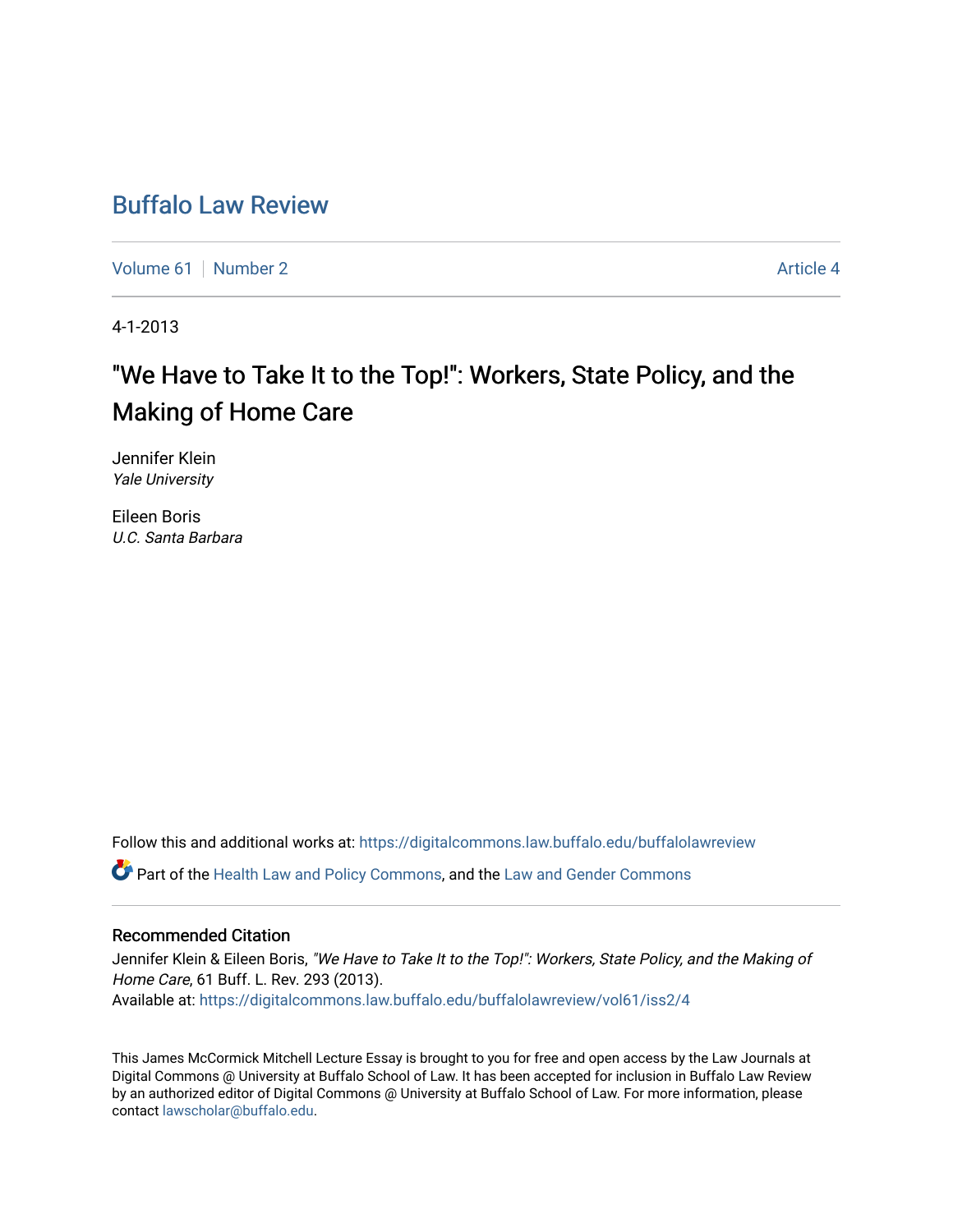## **"We Have to Take it to the Top!"<sup>1</sup> : Workers, State Policy, and the Making of Home Care\***

### JENNIFER KLEIN† EILEEN BORIS††

On Halloween 1988, seventy-five Chicago home care workers shouted in front of the Evanston residence of Janet Otwell, director of the Illinois Department of Aging (IDOA): "No More Tricks, Treat Us with Dignity and Respect!"<sup>2</sup> For weeks, Otwell had rebuffed their requests for a meeting, so these black women, members of Service Employees International Union (SEIU) Local 880, finally took dramatic action.<sup>3</sup> Seeking to draw attention to "poverty wages and the union-busting activity of vendors in the state's home health care program," they marched on her lawn, posted notices on her door and those of her neighbors, and caused a commotion reminiscent of the heyday of the welfare rights movement.<sup>4</sup> Local 880 President Irma Sherman declared: "The vendors are making a tidy profit and we are left living from paycheck to paycheck, with no health coverage and no benefits to speak of—we're tired of their bag of tricks." 5 Since IDOA set the framework for elder home care, the union demanded a voice in policymaking along with Ī

1. *Union Members Going to Springfield*, THE HOMEMAKERS' VOICE, Mar. 1985 (quoting Local 880 union member Mary Jones).

†Yale University.

††U.C. Santa Barbara.

2. *For Immediate Release: Homecare Workers Give Halloween Message to Director of Aging*, Oct. 29, 1988, *in* LOCAL 880 RECORDS, Box 3, Folder 2, *available at* Wisconsin Historical Society.

3. *Id.*

4. *Id.*

5. *Id.*; Letter from Gale S. Thetford to Keith Kelleher, Lead Organizer, Local 880 (Oct. 31, 1988), *in* LOCAL 880 RECORDS, Box 3, Folder 2, *available at*  Wisconsin Historical Society.

Unless otherwise indicated, portions of the following discussion have been drawn from and expand upon scholarship reported in EILEEN BORIS & JENNIFER KLEIN, CARING FOR AMERICA: HOME HEALTH WORKERS IN THE SHADOW OF THE WELFARE STATE (2012).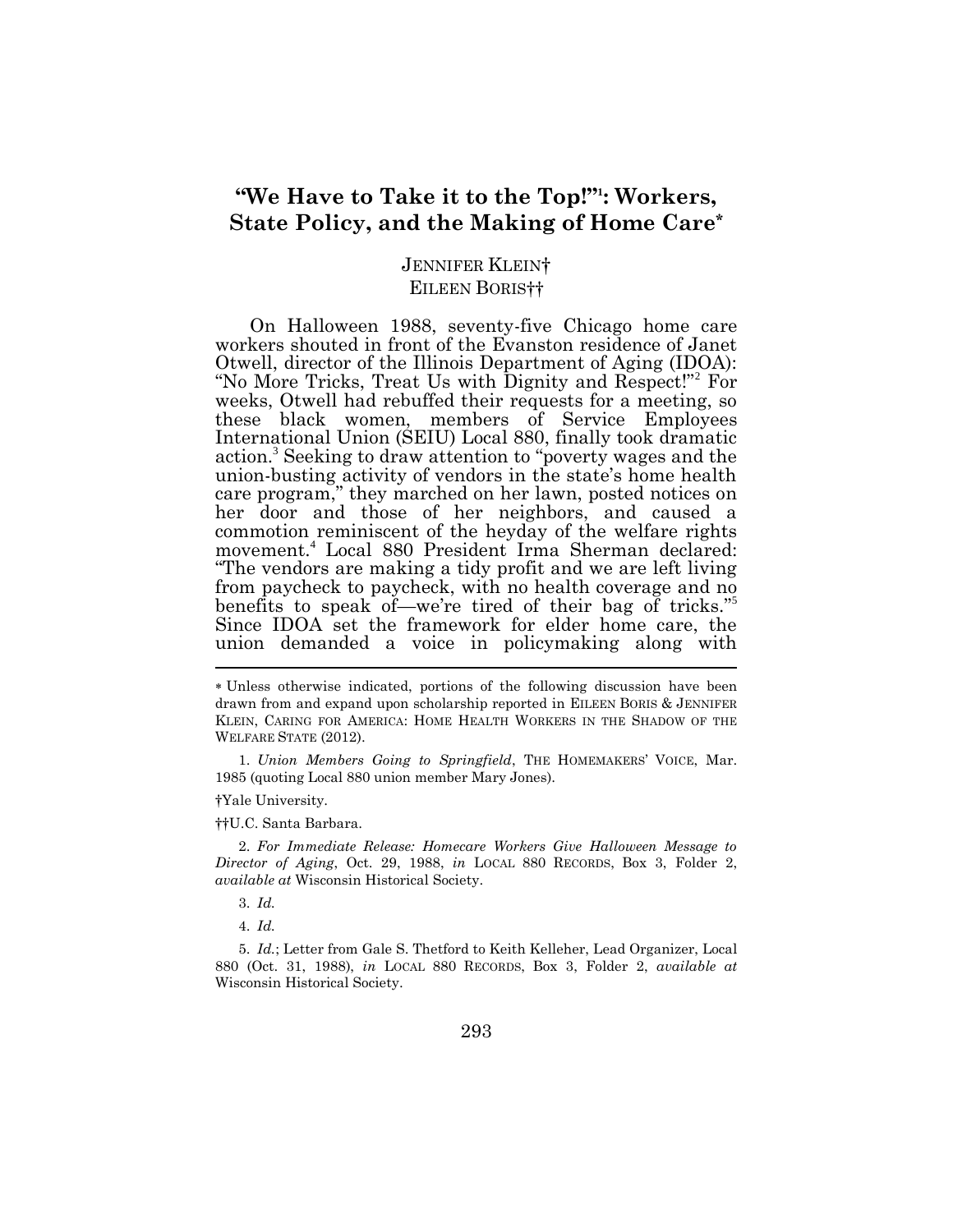advocates for the aged. Local 880 got the attention of the state and soon became a player in home care politics.<sup>6</sup>

Community organizing and political unionism, Local 880 found, could together improve the lives of home health care workers.<sup>7</sup> On the one hand, the SEIU had discovered an alternative route to unionization through grassroots action.<sup>8</sup> Rather than an offshoot of a pre-existing local, Local 880 began as part of the United Labor Unions (ULU), a project of the Association for Community Organizations for Reform Now or ACORN. ULU represented a workforce counterpart to the neighborhood organizing of ACORN.<sup>9</sup> On the other hand, given the structure of home care, it was never enough just to win collective bargaining rights with individual agencies—as unions in New York already had learned. To make economic gains, the union had to go to government.<sup>10</sup> But with Reagan Era assaults on public benefits and government employees, turning to the state for economic rights was no easy matter.<sup>11</sup> Political unionism would require innovative tactics and new allies.<sup>12</sup>

Home aides and attendants perform intimate tasks of daily life—such as bathing, brushing teeth, dressing, cooking, and cleaning—that enable aged, disabled, or chronically ill people to live decent lives at home.<sup>13</sup> These essential workers are America's front-line caregivers, but they earn average hourly wages lower than that of all other jobs in health care and historically have labored without security of employment, social benefits, or even workers'

12. *Id.*

<sup>6.</sup> EILEEN BORIS & JENNIFER KLEIN, CARING FOR AMERICA: HOME HEALTH WORKERS IN THE SHADOW OF THE WELFARE STATE 149 (2012).

<sup>7.</sup> *Id.* at 149.

<sup>8.</sup> *See id.* at 149-81 (demonstrating the use of grass roots action and organizing by Local 880).

<sup>9.</sup> *Id.* at 138-43, 176-81; VANESSA TAIT, POOR WORKERS' UNIONS: REBUILDING LABOR FROM BELOW 101-28 (2005).

<sup>10.</sup> BORIS & KLEIN, *supra* note 6, at 149.

<sup>11.</sup> *Id.*

<sup>13.</sup> *See Home Health Aides and Personal and Home Care Aides: Duties*, *Occupational Outlook Handbook*, U.S. BUREAU OF LABOR STATISTICS (Apr. 5, 2012), http://www.bls.gov/ooh/Healthcare/Home-health-and-personal-care-aides. htm#tab-2.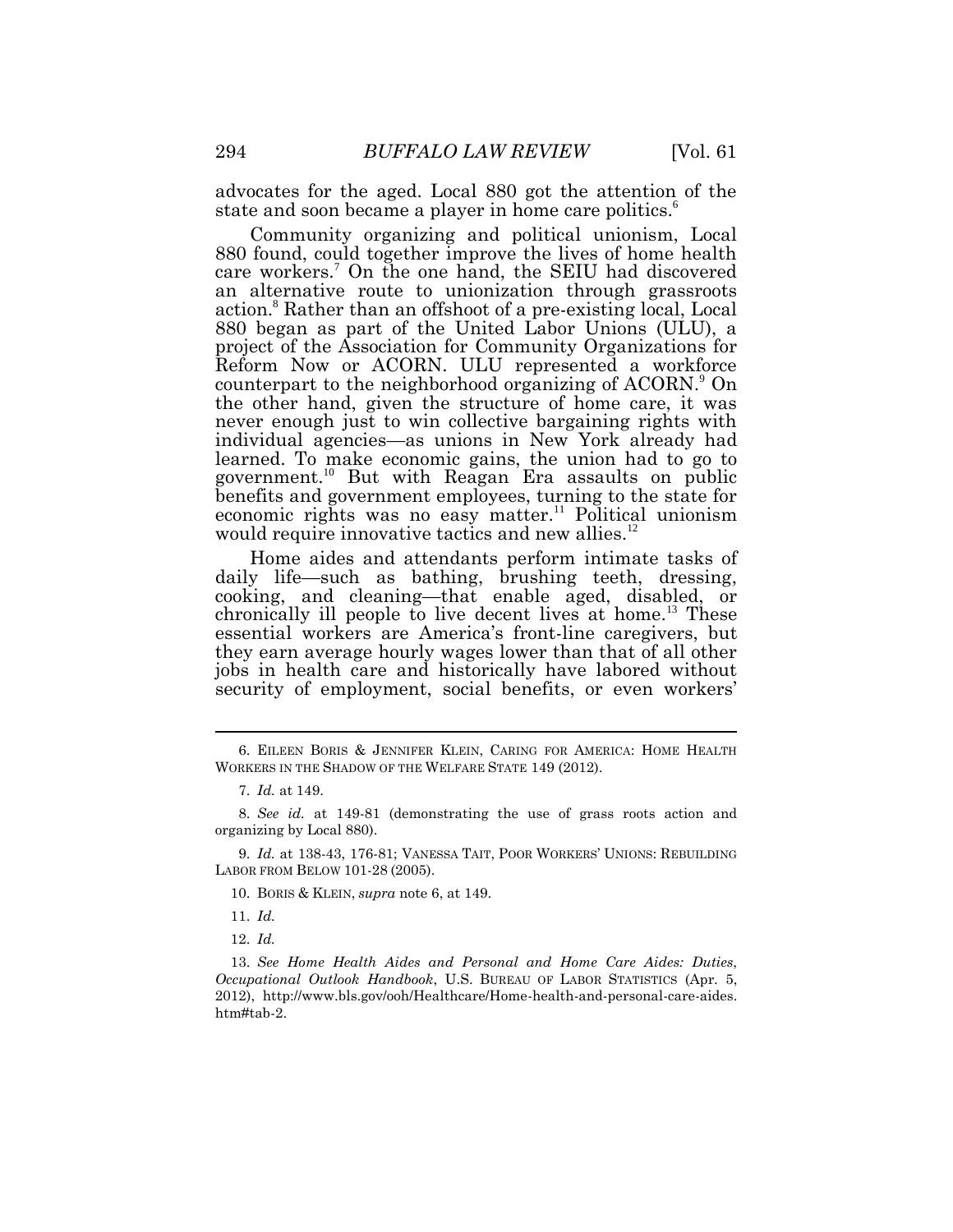compensation.<sup>14</sup> They labor in private spaces meeting individual and family needs.<sup>15</sup> But how they do so is a story of political economy, one that reflects the major shifts in the welfare state and economic life that define contemporary America. Home care aides make up a vast workforce of over 1.8 million workers<sup>16</sup>—much larger than those of the iconic industries of auto and steel—that links our most challenging social issues: an aging society; the enormous medical sector and its ability to prolong life; the neo-liberal restructuring of public services; immigration; disability rights; the prospects of health care for all and the potential of a new American labor movement.

Home care is currently the fastest growing occupation in the nation, adding hundreds of thousands of positions at a steady clip Numbering almost two million at the start of the Great Recession, the United States Bureau of Labor Statistics projects the fastest employment growth in home health aide jobs through 2020.<sup>17</sup>

These low-waged workers stand at the center of a new care work economy, defined by a continuum of jobs: hospital workers, nursing home aides, child care workers, teachers' aides, preschool teachers, school lunch room aides, mental health and substance abuse social workers and counselors, social and human services assistants and specialists, and occupational therapists.<sup>18</sup> These jobs are also increasingly

15. *See Home Health Aides and Personal and Home Care Aides: Duties*, *supra* note 13.

16. *See Home Health and Personal Care Aides*, *Occupational Outlook Handbook,* U.S. BUREAU OF LABOR STATISTICS (Apr. 5, 2012), http://www.bls.gov/ooh/Healthcare/Home-health-and-personal-careaides.htm#tab-1.

17. *See id.*; *Home Health and Personal Care Aides*: *Job Outlook*, *Occupational Outlook Handbook,* U.S. BUREAU OF LABOR STATISTICS (Apr. 5, 2012), http://www.bls.gov/ooh/Healthcare/Home-health-and-personal-careaides.htm#tab-6.

18. Eileen Boris & Jennifer Klein, *Organizing the Carework Economy: When the Private Becomes Public*, *in* RETHINKING U.S. LABOR HISTORY: ESSAYS ON THE WORKING-CLASS EXPERIENCE, 1756–2009, at 192-216 (Donna Haverty-Stacke & Daniel J. Walkowitz eds., 2010) [hereinafter Boris & Klein, *Organizing the Carework Economy*].

<sup>14.</sup> *See Home Health Aides and Personal and Home Care Aides: Pay*, *Occupational Outlook Handbook*, U.S. BUREAU OF LABOR STATISTICS (Apr. 5, 2012), http://www.bls.gov/ooh/Healthcare/Home-health-and-personal-careaides.htm#tab-5.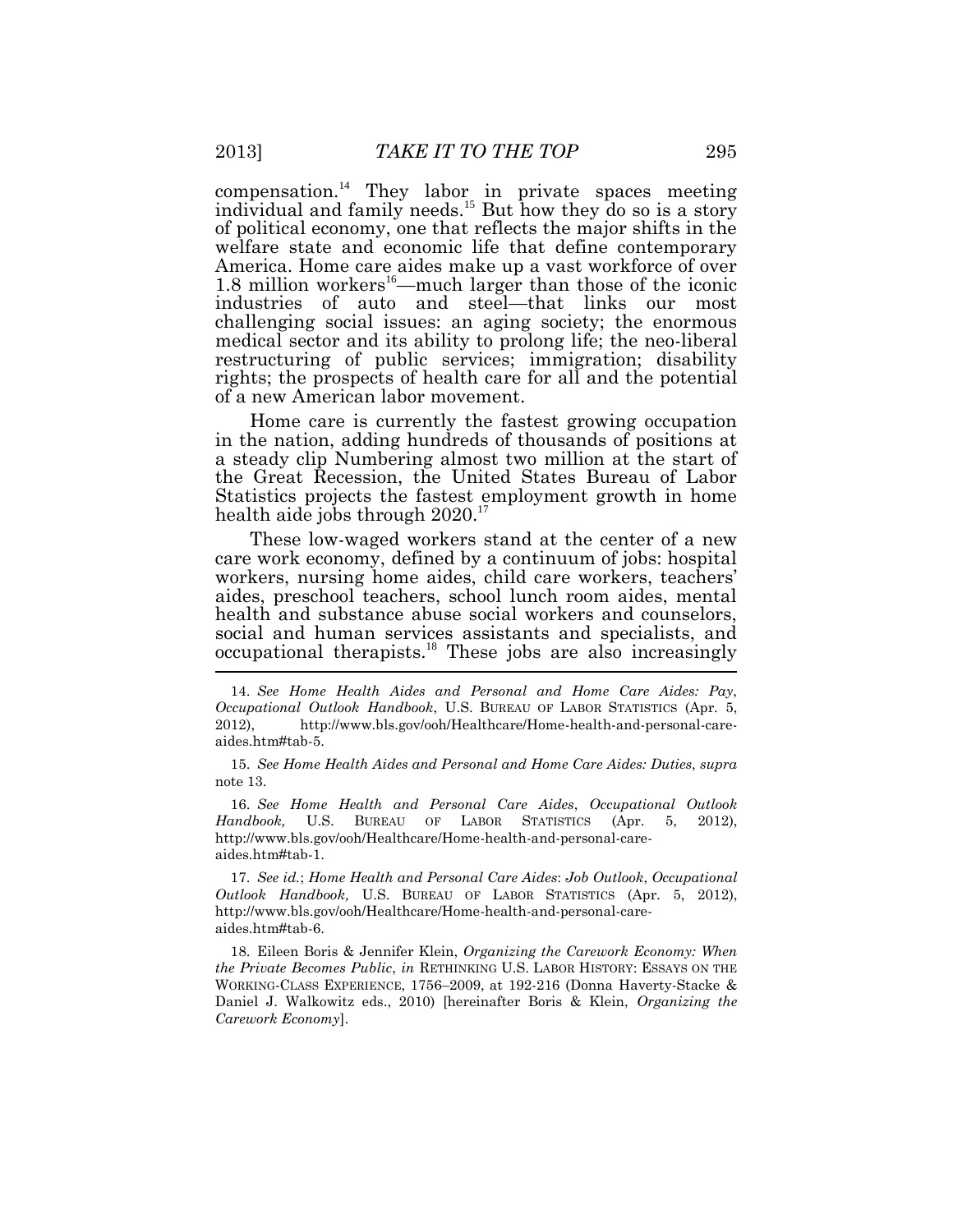important because they cannot be offshored. Wherever capital may migrate globally to produce goods or provide technical services, care work stays home. As had been the case with manufacturing a century earlier, waves of new immigrants continually replenish these jobs. Consequently, women's labors—once considered outside of the market or at the periphery of economic life—have now become the strategic sites for worker struggle and the direction and character of the American labor movement.

Just about the only growth in the United States labor movement has been in health care, public employment, food service and hotels, education, and domestic labors.<sup>19</sup> These workers transformed organizing strategy, union demands, and the very nature of collective bargaining. Home care became a pivotal sector in which unions experimented with new tactics. Since the job stood outside New Deal labor laws, unionization had to take shape apart from that framework. Workers also had to take account of the complex interpersonal relations essential to carework. They had to enter into alliances with the receivers of care (who have labeled themselves "consumers"). Even though they labored in private homes and had no standing as employees, they turned the public welfare state itself into a terrain of social struggle. By 2010, over 400,000 home care workers had joined unions, although over the last year their union and bargaining rights have been jeopardized by the conservative governors that took over state houses in 2010 Republican sweep. $20$ 

We have sought to rethink the history of the American welfare state from the perspective of care work. Social policies are not just income transfer programs. They also depend on a particular configuration of labor that facilitates support on a daily basis. Government has had a central role in creating labor markets in human and social services. Broad trends in United States social policy over the latter

<sup>19</sup>*. See* Dorothy Sue Cobble & Michael Merrill, *The Promise of Service Unionism*, *in* SERVICE WORK: CRITICAL PERSPECTIVES (Cameron McDonald & Marek Korczynski eds., 2009); John Schmitt & Kris Warner, *The Changing Face of Labor, 1983–2008*, CTR. FOR ECON. & POL'Y RES. 1, 18 (2009); *Economic News Release*, U.S. BUREAU OF LABOR STATISTICS (Apr. 5, 2012), http://bls.gov/news.release/union2.nr0.htm.

<sup>20.</sup> Interview with Keith Kelleher, President, SEIU Healthcare Illinois and Indiana (Oct. 2011).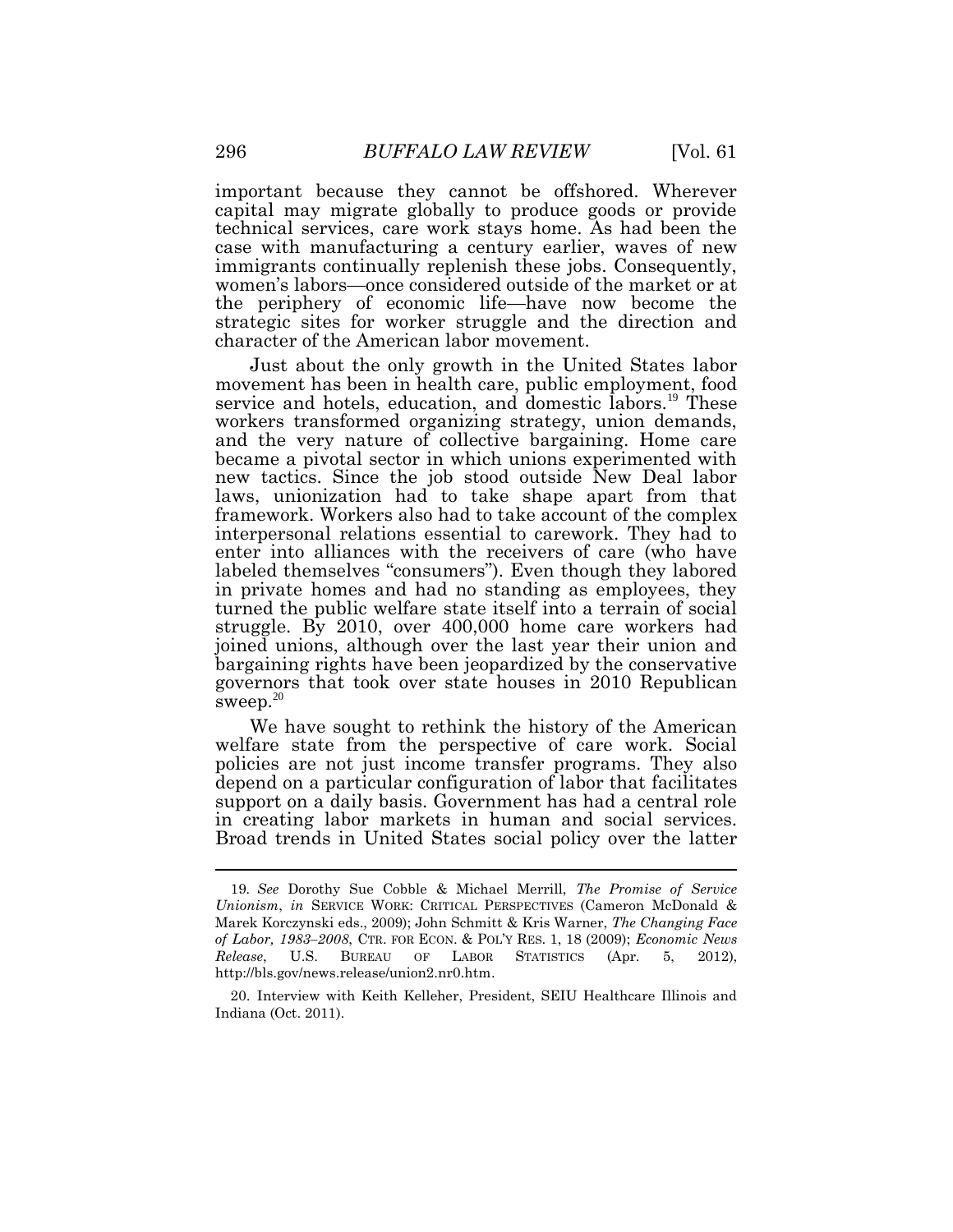half of twentieth century fostered the creation of new occupations, funded by the state, and actively channeled particular workers into these jobs, especially poor and minority women, deploying and perpetuating gender and racial inequality. The beneficiaries of the services, the structure of the industry, and the terms and conditions of the labor were all products of state intervention.

Home care has existed in a clouded nether world between public and private, family care and employment. It was possible because of the devaluation of women's work and the stigmatization attached to the labor of poor women of color. The labor, however, is devalued not just because of its ascribed racial or gendered meanings but because of the way the state chooses to structure it. This outcome, we show, is historical rather than epiphenomenal; devaluation is not only structural and ideological but a product of conflict and accommodation between experts, state authorities, workers, care receivers, and institutions since the New Deal.

For decades, while the American population, like that of Western Europe, has aged and baby boomers have moved toward retirement, the United States Congress failed to enact a genuine long-term care policy. In the absence of guaranteed social insurance, the default has been to use public assistance and Medicaid. In our research, we primarily discuss services funded through various public programs. They are not unconnected, however, to the allegedly "private market" wherein middle-class families purchase care for their loved ones. The United States reliance primarily on means-tested social services available only to the poorest people fundamentally shaped the entire labor market for care. The claim of the Supreme Court in  $2007$  in *Long Island Care at Home, Ltd. v. Coke*, $^{21}$  in sustaining the exclusion of home care workers from the nation's wage and hour law, exemplifies the fear that only through cheap labor can we provide long term care. The assumption that the provision of care is a zero-sum trade-off further implies that denial and self-sacrifice are essential to a genuine "ethic of care." *Caring for America* argues that we all have a stake in rethinking that assumption.

<sup>21.</sup> 551 U.S. 158 (2007).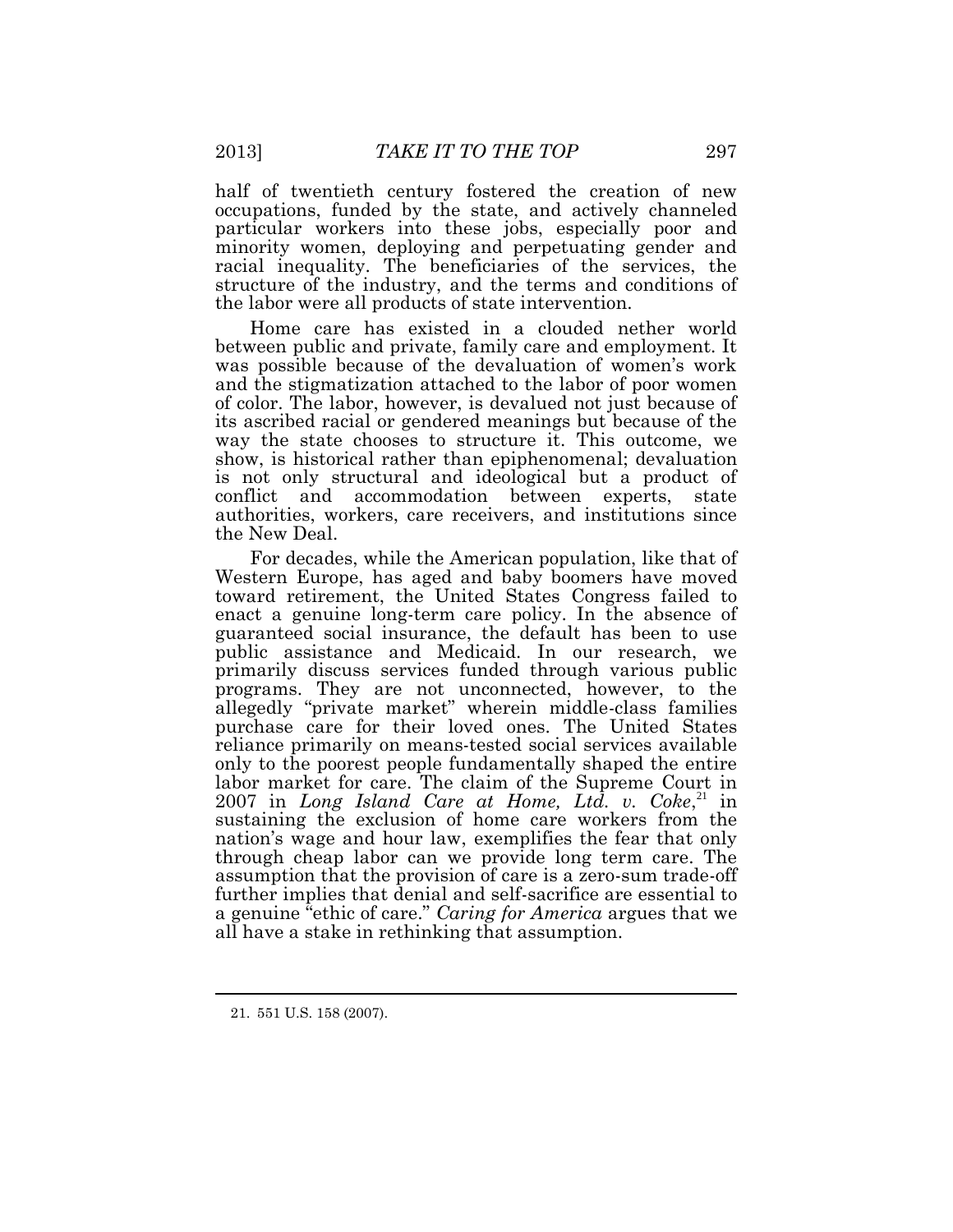#### I. ORIGINS

Home care as a distinct occupation emerged in the crisis of the Great Depression to meet both welfare and health imperatives.<sup>22</sup> One strand took shape as work relief for unemployed black women who previously labored in domestic service.<sup>23</sup> During the New Deal, state funding began to play a significant role in formulating a new occupation that helped poor families and individuals with medical emergencies, chronic illness, and old age, while curtailing the costs of institutionalization.<sup>24</sup> Through Homemaker Service, state and local governments would provide support to one group of needy Americans, women with children, through employing another needy group, poor, unemployed women, as "substitute mothers."<sup>25</sup> The government employed homemakers directly through the Works Progress Administration (WPA).<sup>26</sup>

Relieving public hospitals of long-term elderly and chronically ill patients became the other origin of statesupported home-based care.<sup>27</sup> The WPA initiated programs to move such people out of the hospital and give them the necessary assistance to become "independent" at home.<sup>28</sup> These programs often called the workers "housekeepers," reflecting the non-medical designation of service workers in  $\overline{a}$ 

25. *Id.*

26. *See id.*; MAUD MORLOCK, HOMEMAKER SERVICES: HISTORY AND BIBLIOGRAPHY 1-3 (1964); *Report on the First Year's Work of the WPA Project*, *February 15, 1937*, *in* Mary C. Jarrett Papers, Sophia Smith Collection, Smith College, Box 4, Folder 50.

27. BORIS & KLEIN, *supra* note 6, at 11.

28. *Id.* at 11, 28-30 (citing FINAL REPORT OF THE WORKS PROGRESS ADMINISTRATION FOR THE CITY OF NEW YORK 212 (1945); Marta Fraenkel, *Housekeeping Service for Chronic Patients*, WELFARE COUNCIL OF NEW YORK CITY (1942); S.S. Goldwater, *The Aims of the Department of Hospitals*, *in* THE SIGNIFICANCE OF RESEARCH IN PREVENTION AND CARE OF CHRONIC ILLNESS: SUMMARY OF PROCEEDINGS OF THE MEETING HELD BY THE COMMITTEE ON CHRONIC ILLNESS, *in* Mary C. Jarrett Papers, Sophia Smith Archives, Smith College, Box 3, Folder 48; *The Hospitalization of the Chronically Ill* (NBC broadcast Apr. 18, 1935), *in* Mary C. Jarrett Papers, Sophia Smith Archives, Smith College, Box 3, Folder 48).

<sup>22.</sup> BORIS & KLEIN, *supra* note 6, at 11.

<sup>23.</sup> *Id.*

<sup>24.</sup> *Id.*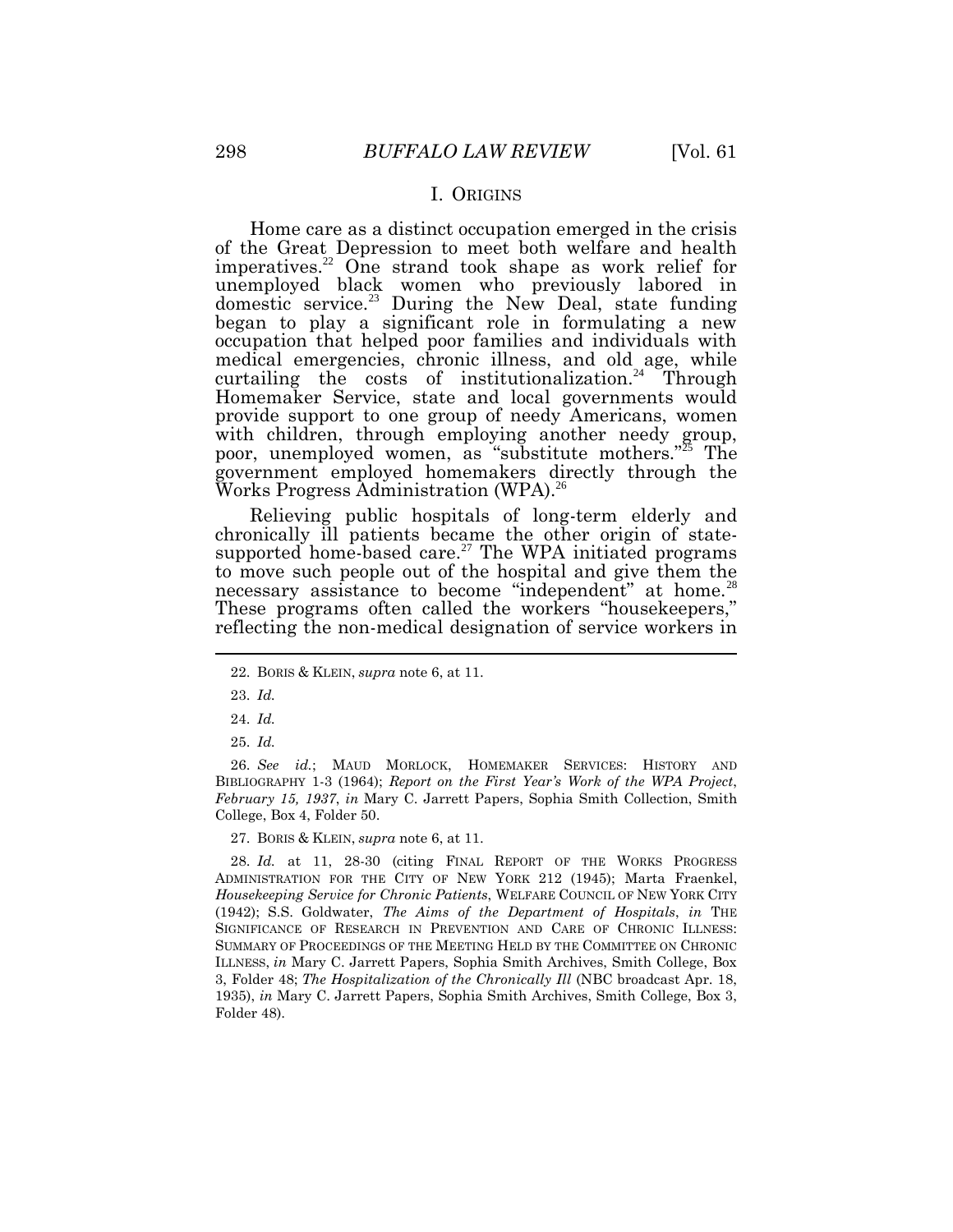hospital settings.<sup>29</sup> In either case, central to this origin was the location of the program in assistance to the poor.<sup>30</sup> Not only the workers but also the clients, who obtained eligibility for the service from the Department of Welfare, had to be destitute.<sup>31</sup>

Yet while these 1930s public works programs created paid caregiving positions, New Deal labor law ignored the resulting workforce. The labor rights of the New Deal—old age insurance, unemployment benefits, collective bargaining, minimum wages, and maximum hours excluded nurse companions, homemakers, and other inhome care workers from coverage. In 1940, the Fair Labor Standards Act (FLSA) categorized nurse-companions and other in-home care workers hired directly by clients as domestic workers.<sup>32</sup> As the New Deal made work the entrée to a host of new social benefits, domestic work suffered further marginalization.

The New Deal left a three-fold legacy, which persisted through the rest of the century.<sup>33</sup> Although tied to the medical sector, the state would pay for home-based care through welfare agencies but often with federal funds. Second, policy experts and welfare administrators saw female public assistance recipients as a ready supply of labor for home care.<sup>34</sup> And, third, the exclusion of home attendants from national wages and hours laws would remain in place for the next seven decades.<sup>35</sup> Though first focused on families with children, with the growth of Social Security after World War II, homemaker services came to

- 30. BORIS & KLEIN, *supra* note 6, at 11.
- 31. Fraenkel, *supra* note 28, at 81-82.

- 34. *Id.*
- 35. *Id.*

<sup>29.</sup> *Id.* at 11; *The Story of the Housekeeping Aides Project, March 7, 1938*, *in* HEALTH, PRODUCTION, AND SERVICE PROJECTS OF THE PROFESSIONAL AND SERVICE DIVISION OF THE WPA, NEW YORK CITY (1939), *available at* Part I, PSP, folder, "Narrative Reports NYC," RG 69, Nat'l Archives and Records Admin., College Park, Md.

<sup>32.</sup> *See* PHYLLIS PALMER, DOMESTICITY AND DIRT: HOUSEWIVES AND DOMESTIC SERVANTS IN THE UNITED STATES, 1920–1945, at 111-35 (1989); MARY POOLE, SEGREGATED ORIGINS OF SOCIAL SECURITY: AFRICAN AMERICANS AND THE WELFARE STATE (2006).

<sup>33.</sup> *Id.* at 39.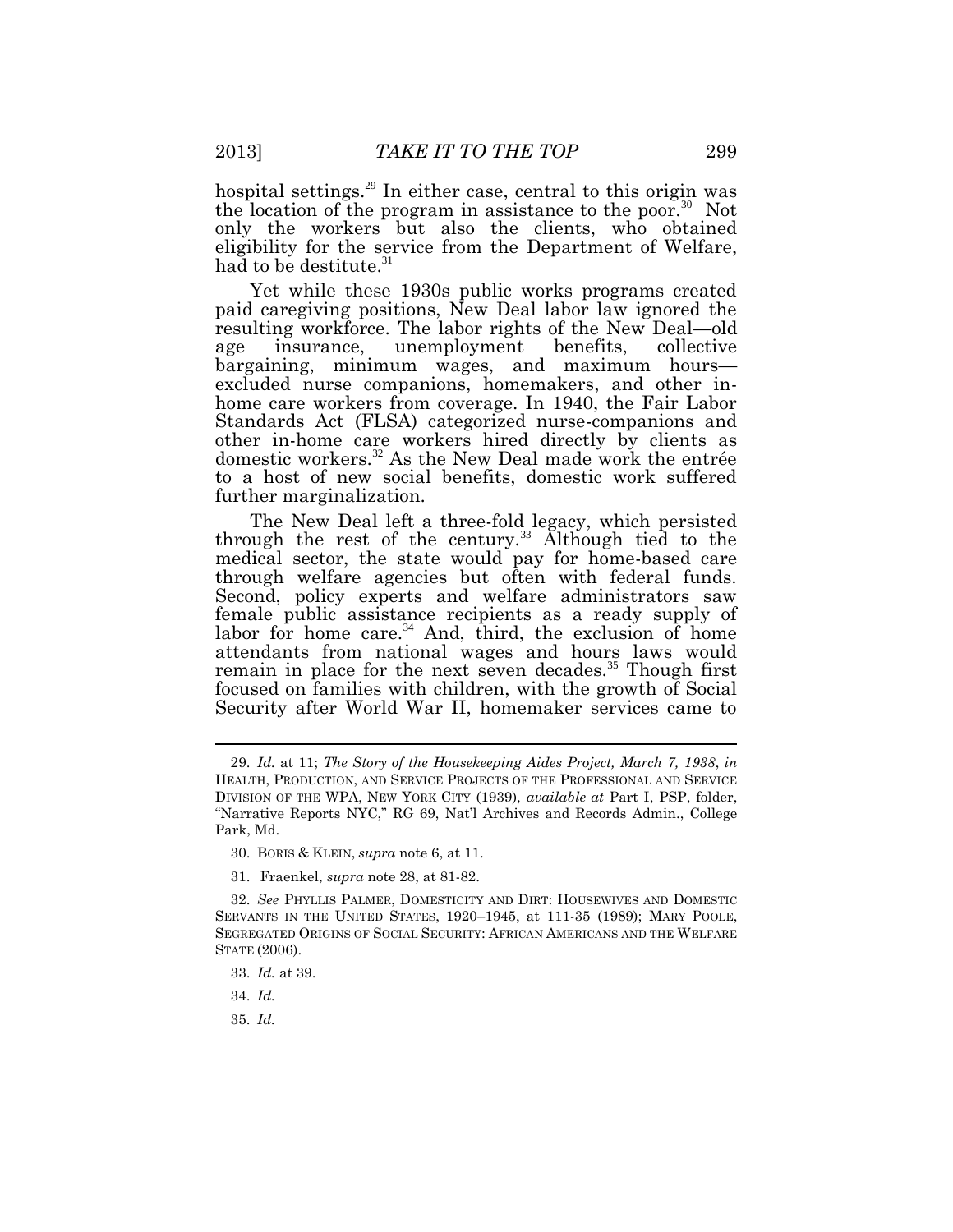prioritize the support for the elderly, a group of voters privileged by the American welfare state over other recipients of social assistance.<sup>36</sup>

Following World War II, private family agencies led by women social workers and aided by the U.S. Children's Bureau attempted to create a good job for "mature women" and define a new occupation—a job that took place in the home but performed the public work of the welfare state.<sup>3</sup> Over the next decade, a mixture of public welfare departments and private agencies established visiting homemaker programs and boarding programs to maintain aged and disabled people in the community rather than in more expensive hospitals and nursing facilities.<sup>38</sup> The service grew through demonstration projects and charities receiving child welfare grants and assistance to the indigent aged.<sup>39</sup> They aimed at convincing the community to fund centralized public services.<sup>40</sup>

The promotion of home care in the two decades after WWII demonstrates how competing definitions of care particularly the labor of care—fundamentally shaped old age, disability, and welfare policy; job training; and an emerging labor market.<sup>41</sup> Welfare, health, and medical professionals held contrasting views on the location of care; they also had distinct ideas about who should perform the valorized or menial aspects of such labor.<sup>42</sup> Gendered and racialized understandings of carework, home life, and institutional authority initially led home care down two

<sup>36.</sup> *Id.*

<sup>37.</sup> *See id.* at 44 nn.18, 20 (citing U.S. CHILDREN'S BUREAU, SUPERVISED HOMEMAKER SERVICE: A METHOD OF CHILD CARE, PUB. 296 (1943); NAT'L COMM. FOR HOMEMAKER SERV., *Minutes of Meeting, Nov. 13-14, 1947, New York* 4, *available at* Central Files 1949–1952, Box 119, Folder "4-6-11," RG-102, U.S. Children's Bureau Records, Nat'l Archives & Records Admin., College Park, Md.; *Homemaker (dom. Ser.) housekeeper, visiting, 677, Domestic Service Occupations (2.00.00-2.09.99)*, *in* DIV. OF OCCUPATIONAL ANALYSIS, USES, FSA, SSA, BUREAU OF EMP'T SECURITY, DICTIONARY OF OCCUPATIONAL TITLES, VOL. II (1949), at 59).

<sup>38.</sup> BORIS & KLEIN, *supra* note 6, at 40.

<sup>39.</sup> *Id.*

<sup>40.</sup> *Id.*

<sup>41.</sup> *Id.* at 41-42.

<sup>42.</sup> *Id.* at 42.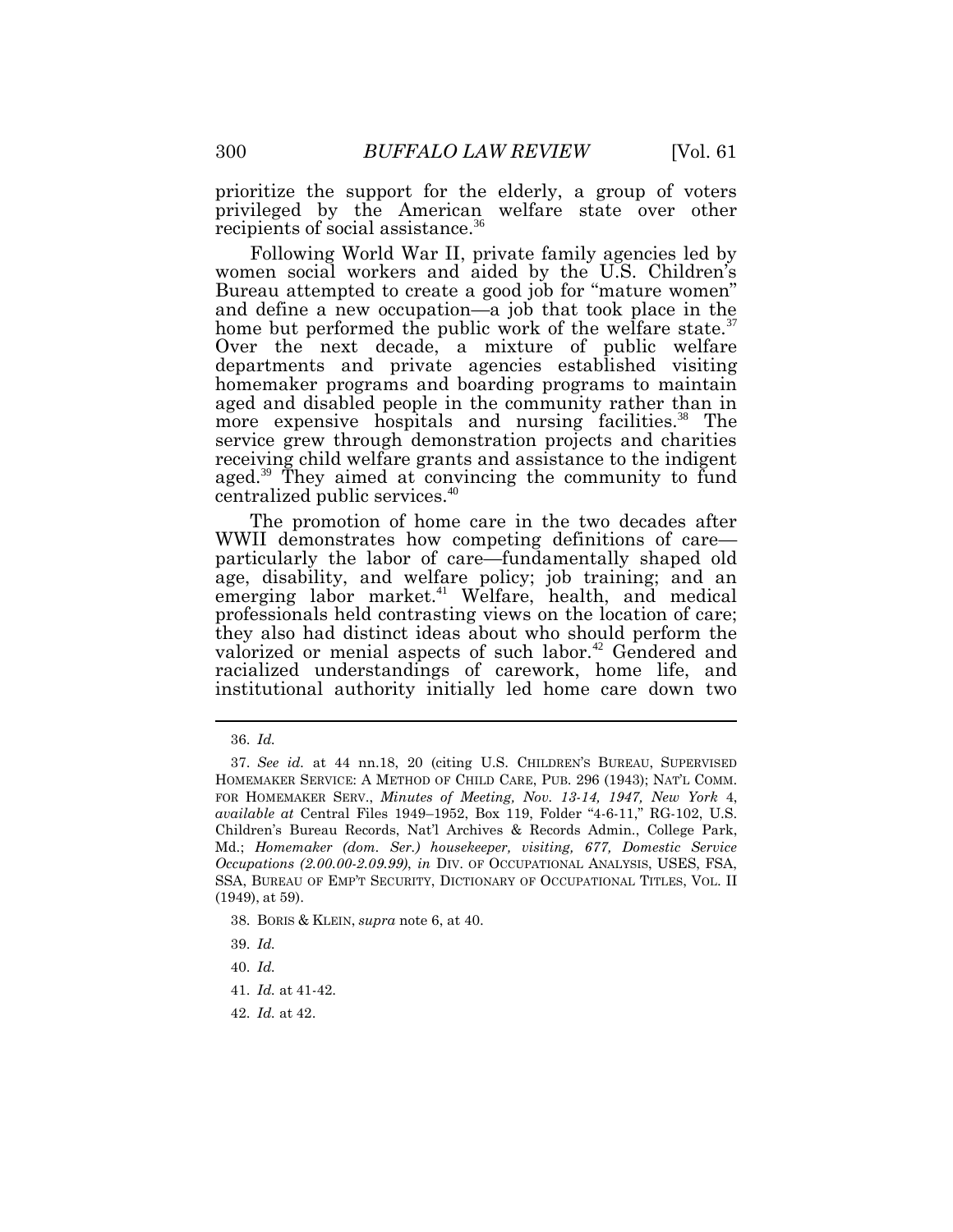developmental tracks: a social work model and a medical care model. <sup>43</sup> Throughout this process, social workers sought to maintain some control over a new occupation in the face of its increased medicalization.<sup>44</sup>

The rapidly expanding postwar medical system sought its own strategies for aiding the chronically ill and disabled persons. Home care offered a possible remedy for problems of overcrowding and patient priority driven by budget concerns.<sup>45</sup> Voluntary hospitals could move chronically ill, often impoverished patients out—without abandoning them.<sup>46</sup> In this medical model, home care would become one element in a far-reaching medical institutional complex extending outward from the hospital.<sup>47</sup>

Welfare and medical initiatives shared an emphasis on dependency, defined in social, psychological, physical, and gendered terms.<sup>48</sup> Professionals in each realm agreed that large numbers of relief recipients suffered from chronic illness or impairments.<sup>49</sup> With the right intervention—or *care*—a significant percentage of such individuals should and could be moved off public assistance, the categorical programs for the elderly, disabled, and children.<sup>50</sup> Each group deployed notions of rehabilitation toward the goal of ending dependency, believing that it could help patients or clients achieve some final state of independence.<sup>51</sup> Yet while social workers envisioned home care as a public job—with the features of dependable employment—the predominance of the medical model, among other things, resulted in increased casualization of the labor.

From the 1940s up to the early 1960s, social workers and welfare advocates transformed (through patchwork means and backdoor channels) a program originally

- 43. *Id.*
- 44. *Id.*
- 45. *Id.* at 56.
- 46. *Id.*
- 47. *See id.*
- 48. *Id.* at 41.
- 49. *Id.*
- 50. *Id.*
- 51. *See id.* at 66.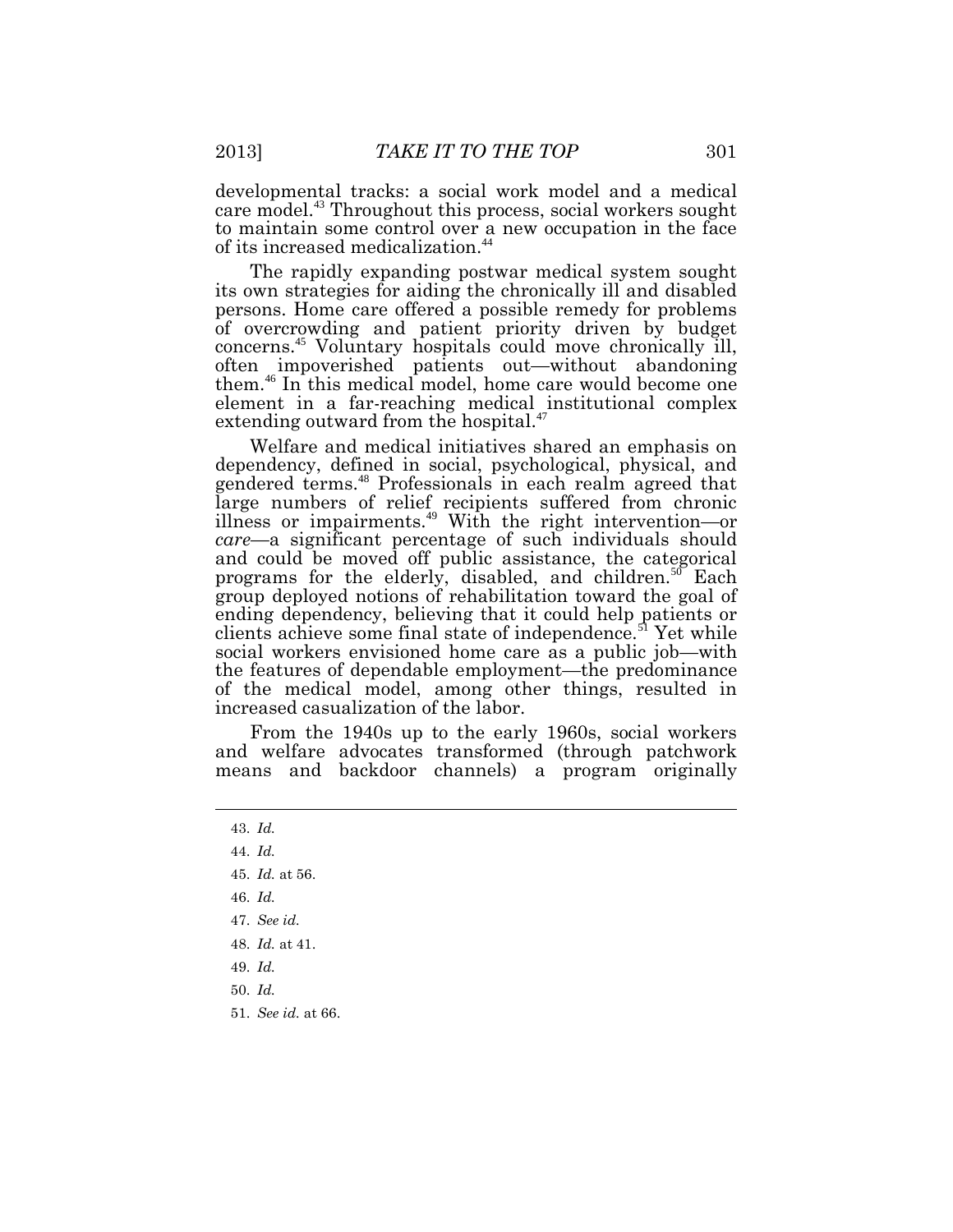intended for children into a long-term care system.<sup>52</sup> That it took shape as a welfare service would have ramifications well into the future—for policy makers, consumers, workers, and the American labor movement. For in the years after World War II, the major expansions of the United States welfare state occurred through the Hill-Burton Act, which funneled money into hospital development and medical institutions, and the growth of Social Security pensions.<sup>53</sup> Advocates for home care never had access to those more generous components of the American welfare state.<sup>54</sup> They only had access to the lesser titles of the Social Security Act—those set up for child welfare, adult categorical aid (old age indigence, blindness, and disability) and social services.<sup>55</sup> Although home-based care would eventually become crucial to the medical system, these programs stayed within the realm of welfare policy.

Proponents of the service created a dual ideology of rehabilitation. The "deserving" clients of social assistance the elderly, chronically ill, and disabled—depended on the "undeserving" recipients of Aid to Families with Dependent Children (AFDC).<sup>56</sup> From the 1930s on, each generation of government officials clung to the premise that poor single mothers could end their own dependency on welfare by maintaining the independence of those incapacitated through no fault of their own—that is, by performing care work.<sup>57</sup> They could become rehabilitated in the process of rehabilitating others.<sup>58</sup>

What developed before the War on Poverty was a combined public/private system of care with poor women on public assistance as both the receivers and workers. The War on Poverty in the 1960s provided new vehicles for the state to expand the home care labor market. The new Office of Economic Opportunity in 1964 created programs for AFDC recipients to meet the labor shortage in service

58. *Id.* at 13.

<sup>52.</sup> *Id.*

<sup>53.</sup> *Id.*

<sup>54.</sup> *See id.*

<sup>55.</sup> *Id.* at 12, 51-52.

<sup>56.</sup> *Id.* at 12.

<sup>57.</sup> *Id.* at 12-13.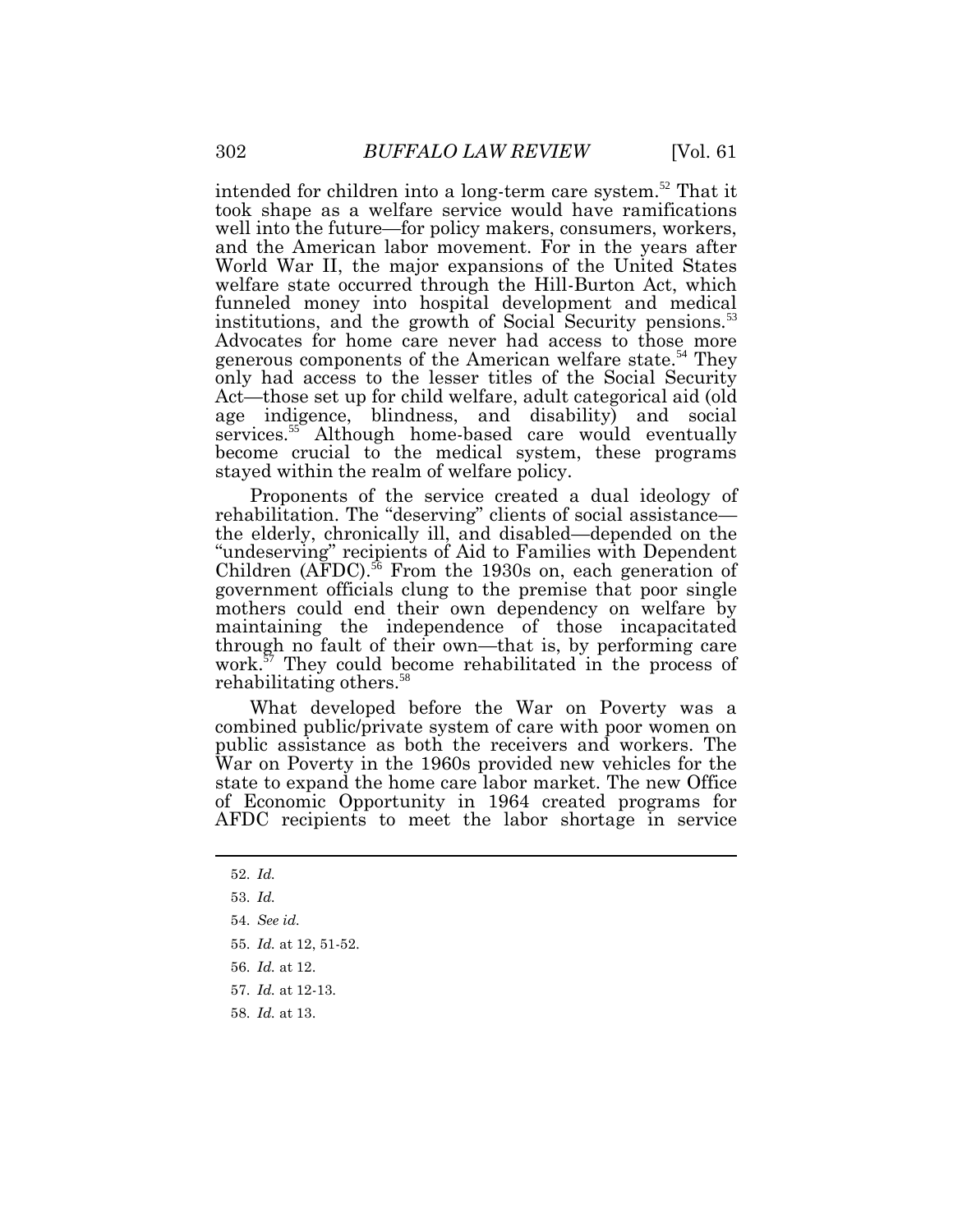occupations, especially health and child aides, home attendants, and homemaker aides, positions still classified by the United States Department of Labor as similar to domestic service.<sup>59</sup> Anti-poverty warriors argued these could be made over into "New Careers."<sup>60</sup> But essentially, the new career turned out to be much like the old one: a low-waged job in domestic labor. The legacy of the Johnson years lay with new rights and services for the elderly through the Older Americans Act and Medicare. Because home care, while necessary to keep people in their communities was deemed not medical, few Medicare dollars would go to it. Instead, Medicaid became over time the de facto funding mechanism for home care: needs-based and dependent on state-level largess.<sup>61</sup> It remained part of the contentious politics of welfare.

Although home care workers began organizing through the variety of social movements of the 1960s and 1970s especially welfare rights and domestic workers rights—they found themselves once again pushed into the economic shadows when the FLSA came up for amendment in 1974. With every anti-poverty program that channeled particular poor women into home care jobs, Congress continually deferred the inclusion of care workers in the labor law. During the 1960s, amendments to the FLSA placed agricultural, nursing home, and many retail workers under

60. ARTHUR PEARL & FRANK RIESSMAN, NEW CAREERS FOR THE POOR: THE NONPROFESSIONAL IN HUMAN SERVICES 13 (1965); FRED POWLEDGE, NEW CAREERS: REAL JOBS AND OPPORTUNITIES FOR THE DISADVANTAGED 1-3 (Public Aff. Comm., Public Aff. Pamphlet No. 427 1968).

61. *See* PENNY HOLLANDER FELDMAN ET AL., WHO CARES FOR THEM? WORKERS IN THE HOME CARE INDUSTRY (1990); ADMIN. ON AGING, HUMAN RESOURCES IN FIELD OF AGING: HOMEMAKER-HOME HEALTH AIDE SERVICES, ADMINISTRATION ON AGING OCCASIONAL PAPERS IN GERONTOLOGY, NO. 2 (1977); Katherine Ricker-Smith, *A Historical and Critical Overview of the Development and Operation of California's In-Home Supportive Services Program*, S.F. HOME HEALTH SERV., GRANT HEW-100-78-0027, 31-36 (1978), *available at* Calif. State Library; Brahna Trager, *Homemaker-Home Health Aide Services in the U.S.*, U.S. GOVERNMENT PRINTING OFFICE 10-12 (1973).

<sup>59.</sup> *See Toward Full Employment: Proposals for a Comprehensive Employment and Manpower Policy in the United States: Hearing Before the Subcomm. on Emp't and Manpower of the Comm. on Labor and Public Welfare*, 88th Cong. v-vii, at 25 (1964); *Services to the Elderly on Public Assistance: Hearing Before the Subcomm. on Federal, State, and Community Servs. of the Special Comm. on Aging*, 89th Cong. 10 (1965) (statement of Dr. Ellen Winston).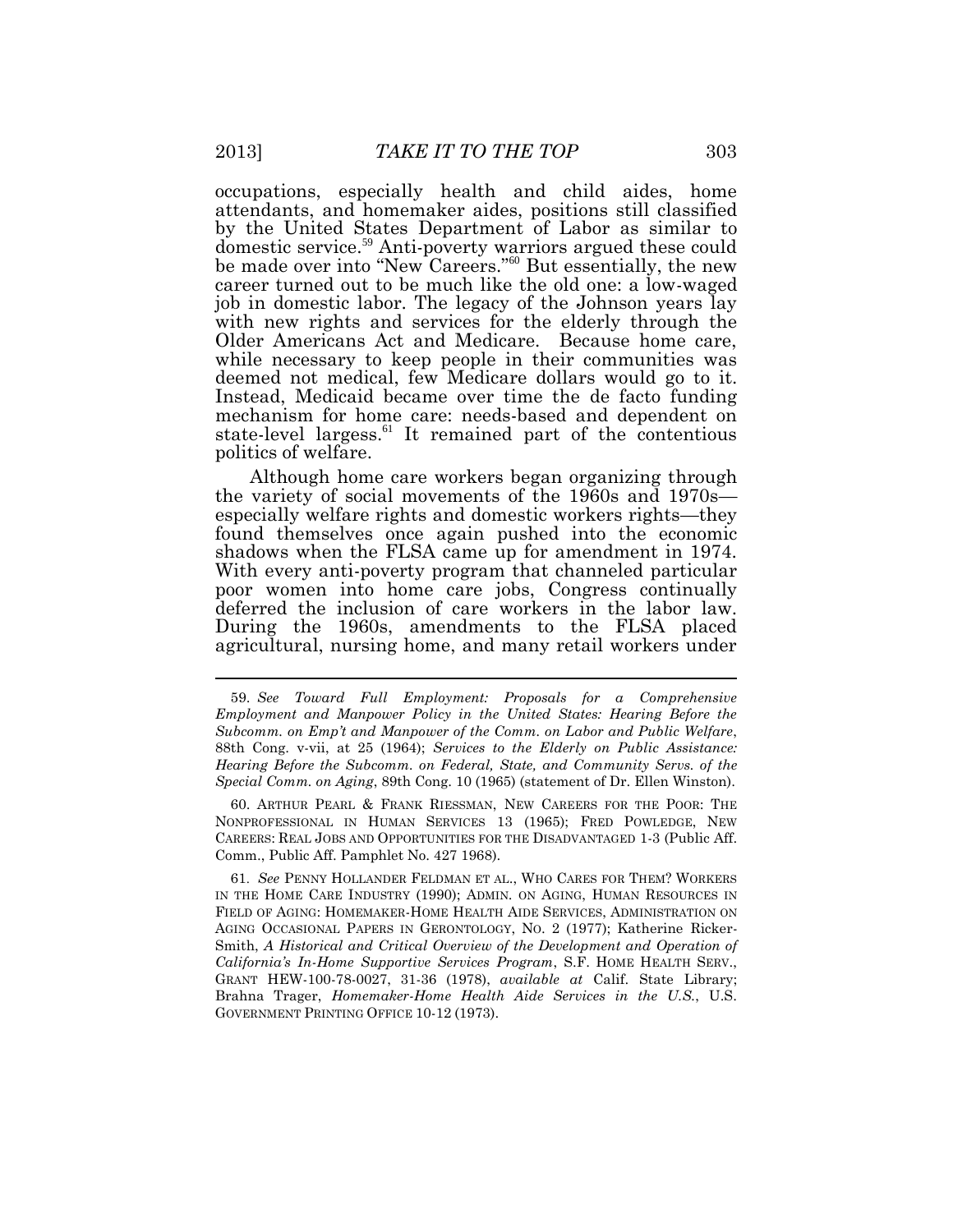the federal wage and hour law. $62$  Still, most in Congress could not accept home care as work, on par with other paid employment; a mixture of housekeeping and bodily care, the job consisted of tasks expected from unpaid wives, daughters, and mothers. In 1974, Congress finally included private household workers in the wage and hour law in one of the largest legislative expansions of FLSA.<sup>63</sup> Nursing home workers were also included for overtime pay.<sup>64</sup> But at this moment of triumph—a critical civil rights gain for women of color—those doing the same care work in individual homes were left out. 65

A definitional ruse reduced the home aide to an elder companion.<sup>66</sup> The Senate Committee on Labor and Public Welfare explicitly refused "to include within the terms 'domestic service' such activities as babysitting and acting as a companion." <sup>67</sup> Companion or sitter implied friendly visitors, not women who labored to support themselves or their families.<sup>68</sup> The passive term "watch" implied no real work was going on.<sup>69</sup> When the Department of Labor promulgated rules for the implementation of the 1974 FLSA amendments, it codified this previously nonexistent "companionship exemption."<sup>70</sup> Congress remedied one

65. "Highlights of the Fair Labor Standards Act Amendments of 1974," S1, B11, "Minimum Law," 417-18.

66. BORIS & KLEIN, *supra* note 6, at 131.

67. *See id.*; U.S. Congress, S. Comm. on Labor and Public Welfare, *Fair Labor Standards Act Amendments of 1971*, at 30 (1971); SUBCOMM. ON LABOR AND PUBLIC WELFARE, UNITED STATES SENATE, LEGISLATIVE HISTORY OF THE FAIR LABOR STANDARDS AMENDMENTS OF 1974 (PUBLIC LAW 93-259), at 964 (1976) (statement of Sen. Javits) [hereinafter "LEGISLATIVE HISTORY OF THE FLSA OF 1974"].

69. *Id.*

<sup>62.</sup> *See* Phyllis Palmer, *Outside the Law: Agricultural and Domestic Workers Under the Fair Labor Standards Act*, 7 J. POL'Y HIST. 419, 419-40 (1995).

<sup>63.</sup> *See* Eileen Boris & Jennifer Klein, *Making Home Care: Law and Social Policy in the U.S. Welfare State*, *in* INTIMATE LABORS: CULTURES, TECHNOLOGIES, AND THE POLITICS OF CARE 187-203 (Eileen Boris & Rachel Salazar Parrenas eds., 2010) [hereinafter Boris & Klein, *Making Home Care*].

<sup>64.</sup> *See id.*

<sup>68.</sup> *See* BORIS & KLEIN, *supra* note 6, at 131.

<sup>70.</sup> Boris & Klein, *Making Home Care*, *supra* note 63, at 196-97.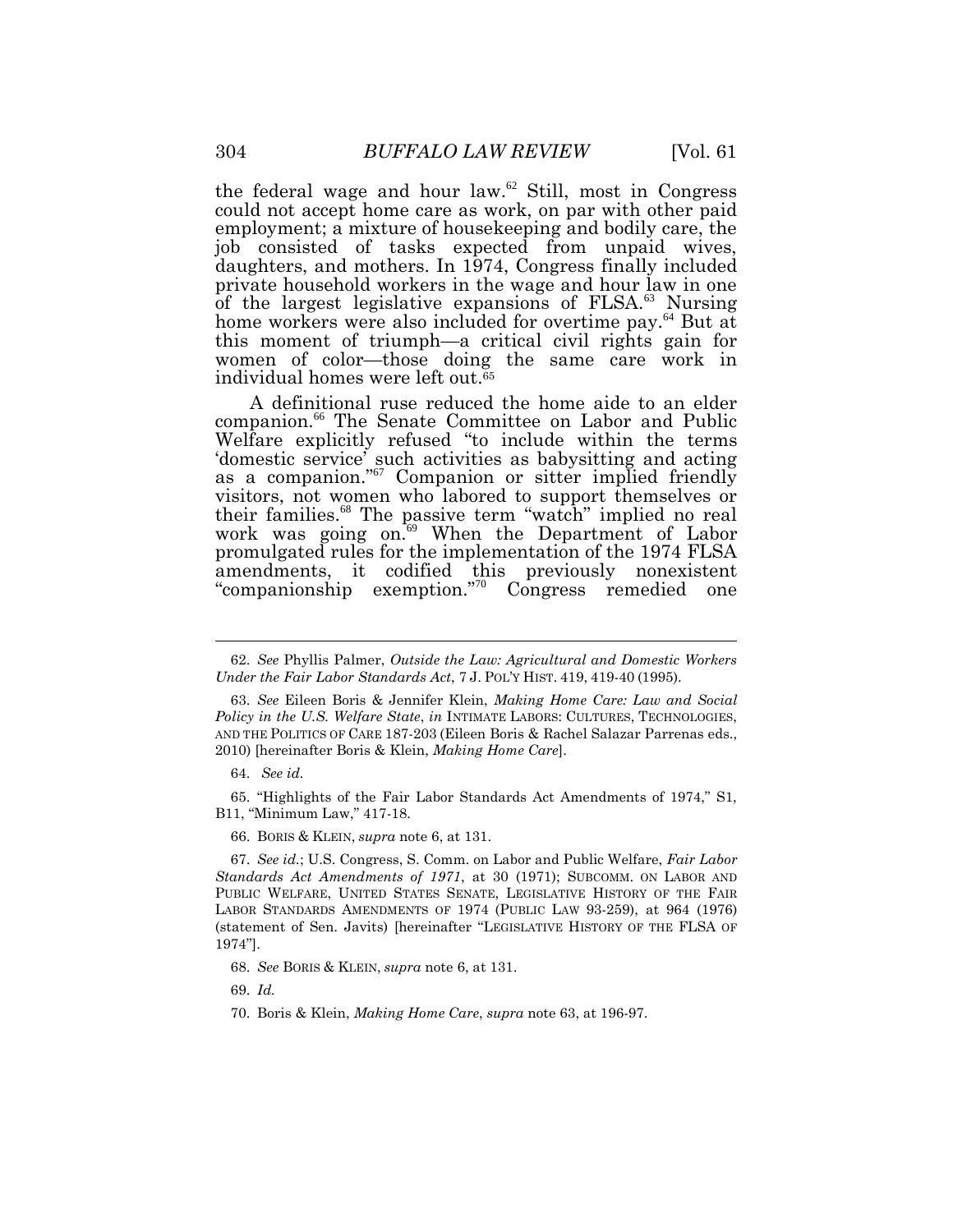injustice but generated a new inequality by explicitly omitting those *newly* termed as elder companions.

The final legislative language opened the way for administrative rule-making that would keep homemakers outside the law. Whether from outdated notions of the companion or downright ignorance about the maintenance of impaired individuals, Congress classified household chores such as "making lunch or throwing a diaper into the washing machine" as "incidental" rather than integral to the labor.<sup>71</sup> It was then up to the Department of Labor's Wage and Hour Division to draft the new regulations that would implement the FLSA amendments.<sup>72</sup> After an open comment period, the Wage and Hour Division issued its final ruling in February 1975 exempting elder companions from the newly extended FLSA coverage.<sup>73</sup> What distinguished the companion from the domestic now was the amount of time spent in housework not directly related to care. If housework was incidental to the job, less than 20% of the workday, then the worker was a companion rather than a domestic and therefore outside the  $\text{law}^{\mathcal{I}4}$  This formulation ignored the actual work of home care, which involved a range of household tasks that allowed the family or individual to function in a domestic environment.<sup>75</sup> The final rule excluded not only aides hired directly by a household but also those employed by hospitals and private health and social welfare agencies (referred to as "third parties") previously covered under the law.<sup>76</sup> The Wage and Hour Division offered no explanation for changing the

<sup>71.</sup> BORIS & KLEIN, *supra* note 6, at 132; LEGISLATIVE HISTORY OF THE FLSA OF 1974, *supra* note 67, at 964 (statement of Sen. Burdick).

<sup>72.</sup> BORIS & KLEIN, *supra* note 6, at 132.

<sup>73.</sup> *Id.*

<sup>74.</sup> *Id.*

<sup>75.</sup> *Id.*; c*ompare* Employment of Domestic Service Employees, 39 Fed. Reg. 35,382, 35,383-84 (proposed Oct. 1, 1974) (to be codified at 29 C.F.R. pt. 552), *with* Employment of Domestic Service Employees, 29 C.F.R. §§ 552.5, 552.103, 552.106 (1975).

<sup>76.</sup> BORIS & KLEIN, *supra* note 6, at 132; s*ee* Opinion Letter of Wage-Hour Administrator, No. 1226 (WH-174), [1969–1973 Transfer Binder] 2 CCH LAB. L. REP. ¶ 30,809, at 42,262 (1972).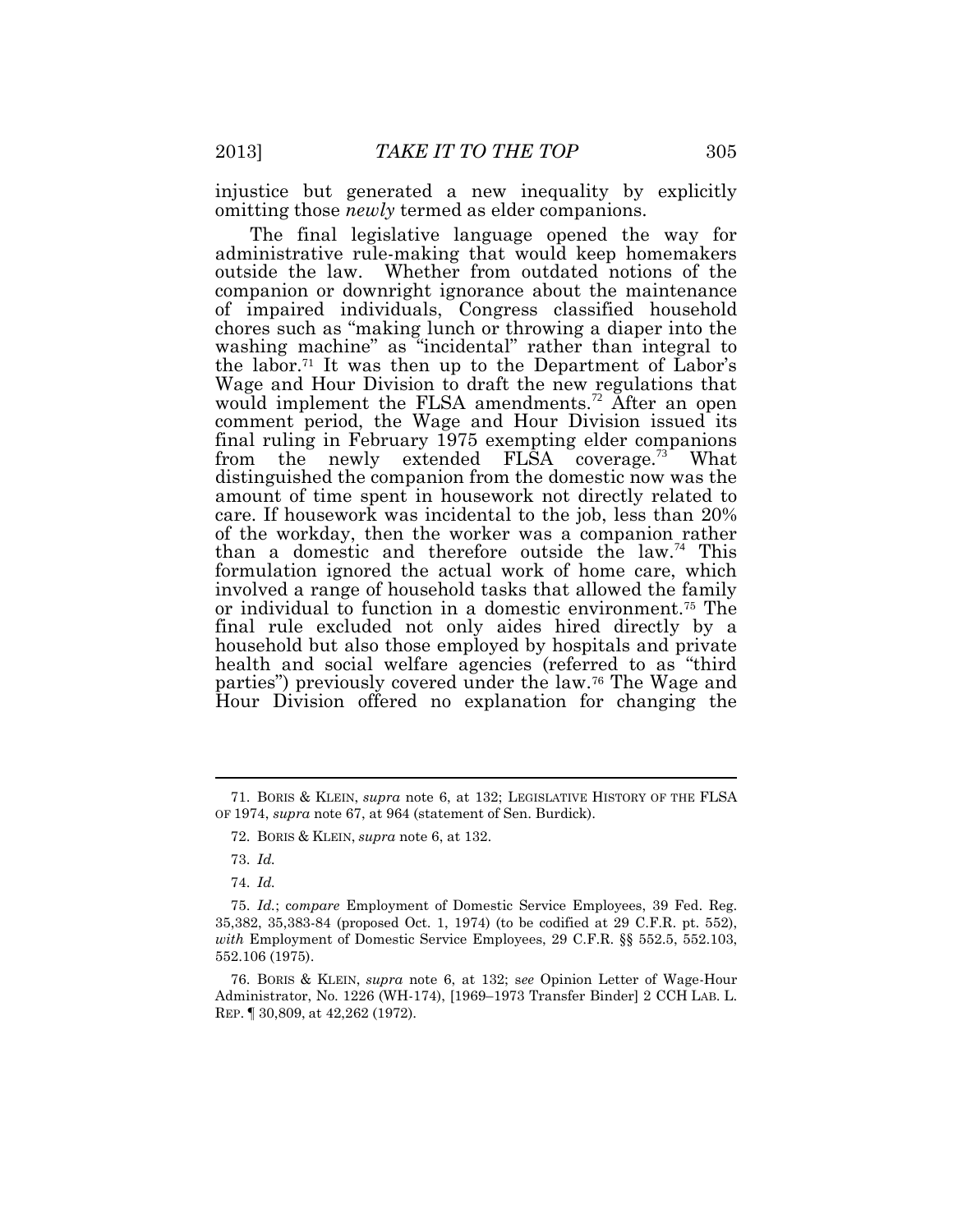status of home care workers.<sup>77</sup> The rule freed staffing agencies from paying minimum wages and overtime.

The reclassification of home care workers in the mid-1970s occurred just as the demand for long-term care began to explode, with senior citizens and a disability rights movement calling for community and home-based alternatives to institutionalization in the face of horrifying nursing home scandals.<sup>78</sup> After 1976, the home health care sector entered a phase of significant growth—that is yet unabated—as counties and states turned aides into more casualized workers. Conveniently, it came just as home care service was rapidly becoming a growth industry; changes to Medicare, Medicaid, and other government programs, especially after 1980, fueled a new for-profit sector.<sup>79</sup> This determination that home care would be low-paid, low-cost, labor somehow reassured governments that herein lay the answer to several welfare problems: overcrowding of public hospitals, rising cost of nursing homes, an aging population, and public refusal to spend tax dollars on "welfare."

Two soon-to-be dominant forms of delivery emerged in the 1970s: the independent contractor and the private vendor.<sup>80</sup> Local and state governments turned to contracting home care through private agencies or designating care workers as "independent contractors" without benefits or job security. By distancing such workers from public employment, states denied responsibility for the working conditions of an occupation whose contours government policies had done so much to set during the previous quarter century.

<sup>77.</sup> BORIS & KLEIN, *supra* note 6, at 133.

<sup>78.</sup> *See id.* at 115-16 nn.106-07 (citing Frank J. Prial, *Abram Names 4 to Panel on Nursing Home Inquiry*, N.Y. TIMES, Jan. 31, 1975, at 69; *Excerpts from Cuomo's Report to Carey About Nursing Homes*, N.Y. TIMES, Jan. 17, 1975, at 30; John L. Hess, *Care of Aged Poor a Growing Scandal*, N.Y. TIMES, Oct. 4, 1974, at 1, 40; Memorandum from Alice M. Brophy, to Marvin Schick and Leon Panetta (Mar. 18, 1971); *Subject Files*, *in* JOHN LINDSAY PAPERS 1966–1973).

<sup>79.</sup> Andrew Sasz, *The Labor Impacts of Policy Change in Health Care: How Federal Policy Transformed Home Health Organizations and Their Labor Practices*, 15 J. HEALTH POL. POL'Y & L. 191, 195-96 (1990); *The Black Box Report*, AM. BAR ASS'N 1, 2 (1986).

<sup>80.</sup> *See* BORIS & KLEIN, *supra* note 6, at 133.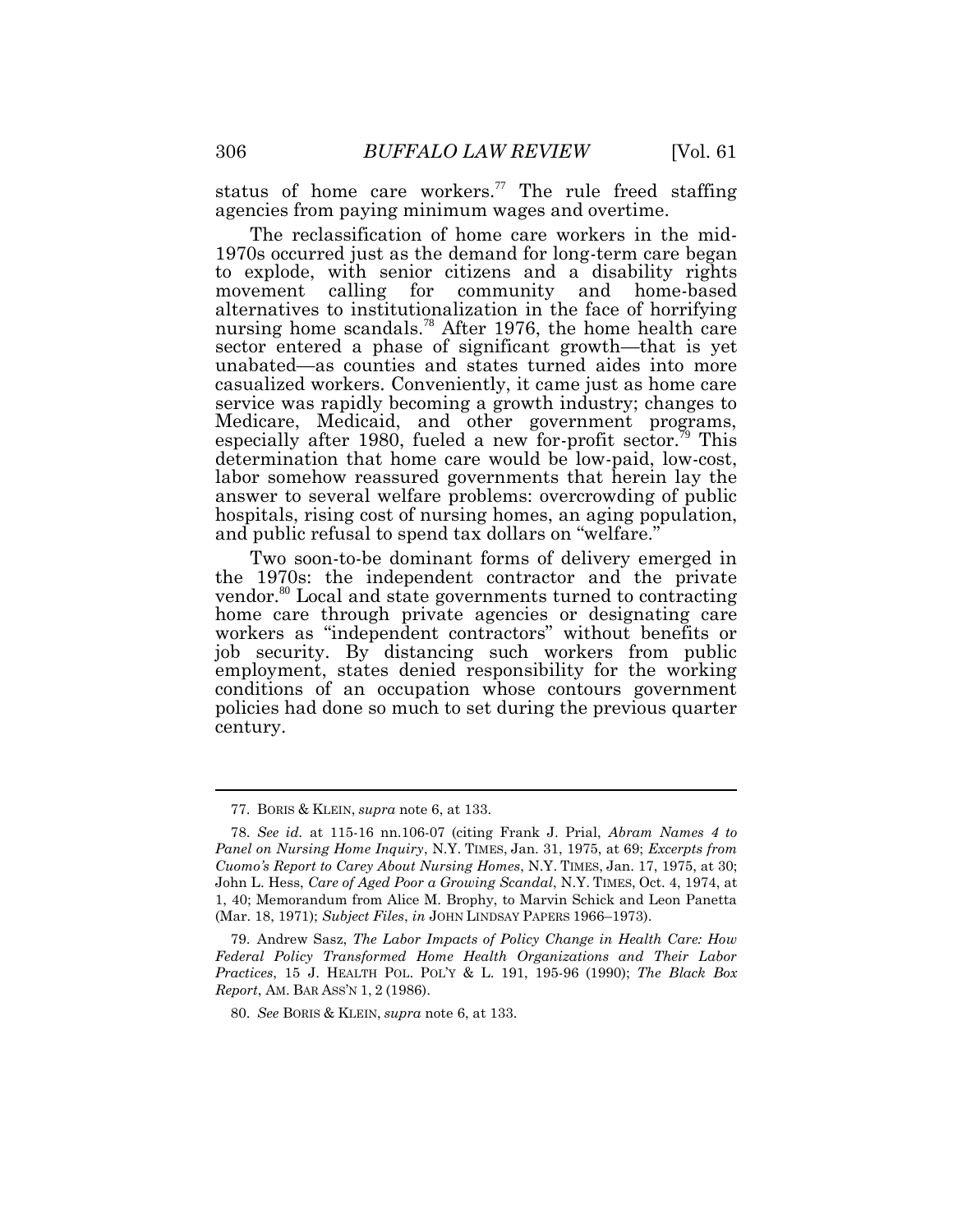#### II. ORGANIZING

Even as the welfare state location of the labor devalued the workforce, it opened up a new site of social and political struggle. How could these women gain a measure of political and economic power, in spite of enormous structural, ideological, and political obstacles? The story is a complicated one, especially since they faced the challenge of figuring out the structures of an ever shifting, evolving welfare state. Structurally, unions seeking to organize home care workers had to deal with the reality that the jobs were dispersed—while there were tens of thousands of workers, there was no common work site. Most workers never saw each other, and many had little sense that there were so many others out there doing the same kind of work.

Further, the work is different. The actual labor process is relational, creating interdependence.<sup>81</sup> Such work consists of more than tasks completed. It doesn't produce something that can be quantitatively measured, or easily represented, in the GNAT<sup>82</sup> Essential to the job are emotional labor, affection, and building trust.<sup>83</sup> Workers cannot go on strike and simply leave clients who are unable to get out of bed.<sup>84</sup> After spending many hours, weeks, even years with a client, the job may end suddenly with the death of the person cared for. Part of these workers' struggle involves establishing legitimacy of care itself in a way that defies our most takenfor-granted definitions of work as production.

Politically, unions faced an additional challenge: how to build a labor movement of poor people in a service so heavily dependent on state funding. The emergence of this movement coincided with President Reagan's cuts to social service, welfare, urban policy, tax policies, and Medicaid.<sup>85</sup> Women got squeezed as both clients and workers of the welfare state.

<sup>81.</sup> *Id.* at 9.

<sup>82.</sup> *Id.*

<sup>83.</sup> *See generally* ARLIE HOCHSCHILD, THE MANAGED HEART: THE COMMERCIALIZATION OF HUMAN FEELING (1983); EVA FEDER KITTAY, LOVE'S LABOR: ESSAYS ON WOMEN, EQUALITY, AND DEPENDENCY (1999); CLARE L. STACEY, THE CARING SELF: THE WORK EXPERIENCE OF HOME CARE AIDES (2011).

<sup>84.</sup> BORIS & KLEIN, *supra* note 6, at 9.

<sup>85.</sup> *Id.* at 149-81.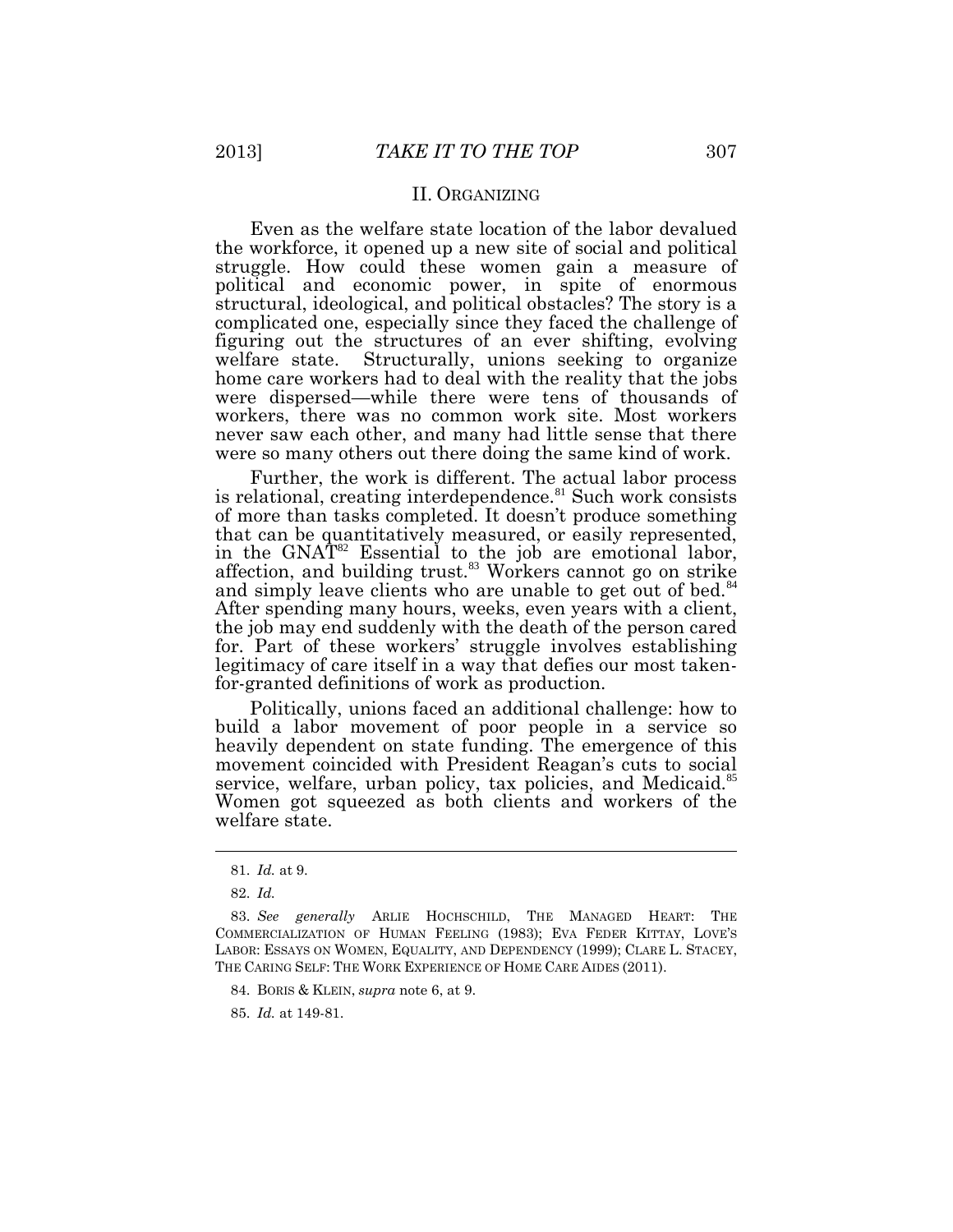We have identified a series of organizing strategies that responded to the structure of home care since the 1960s. First, organizing took place among homemakers as employees of social welfare departments, that is, as welfare workers in New York swept up by the mid-1960s rise of public employee unionism.<sup>86</sup> Second, organizing occurred among welfare recipients, led by the independent living movement, which lobbied for the payments that made home care as a consumer service possible. But by winning a method of service delivery based on the employment of the care worker as an "independent contractor" (or provider), it established a framework that made it difficult for workers to find any clear employer to bargain collectively with.<sup>87</sup> A third organizing strategy was unionization as part of the service sector—through unions such as the SEIU.<sup>88</sup> This involved coalition building, community organizing, and political unionism. A fourth organizing strategy coincided with the union effort: legal challenges to exclusion of workers from definitions of "employee" or labor standards.<sup>89</sup> The legal challenge produced a two-track result: restructuring the state through public policy (for example, by creating new public authorities in California or state Home Care Commissions elsewhere to stand in for the multitude of dispersed employers);<sup>90</sup> and a series of court cases that eventually culminated in an unsuccessful 2007 Supreme Court case, *Long Island Care at Home, Ltd. v. Coke*. <sup>91</sup> A fifth and final organizing strategy has emerged not from unions but from a revitalized domestic worker movement led by immigrant women from the Americas and Asia to revalue care under the banner of "Caring Across the Generations."<sup>92</sup> This movement aims to improve jobs

- 88. *See id.* at 123-82.
- 89. Boris & Klein, *Making Home Care*, *supra* note 63, at 187-203.

90. BORIS & KLEIN, *supra* note 6, at 194-99, 213-14; Boris & Klein, *Making Home Care*, *supra* note 63, at 187-203.

91. 551 U.S. 158 (2007).

92. *See* Barbara Ehrenreich, *The Nannies' Norma Rae*, N.Y. TIMES MAG. (Apr. 26, 2011); Ai-Jen Poo, *A Twenty-First Century Organizing Model: Lessons from the New York Domestic Workers Bill of Rights Campaign*, 21 NEW LAB. FORUM 50, 50-55 (2011).

<sup>86.</sup> *See id.* at 78-82, 89-91.

<sup>87.</sup> *See id.* at 94-108.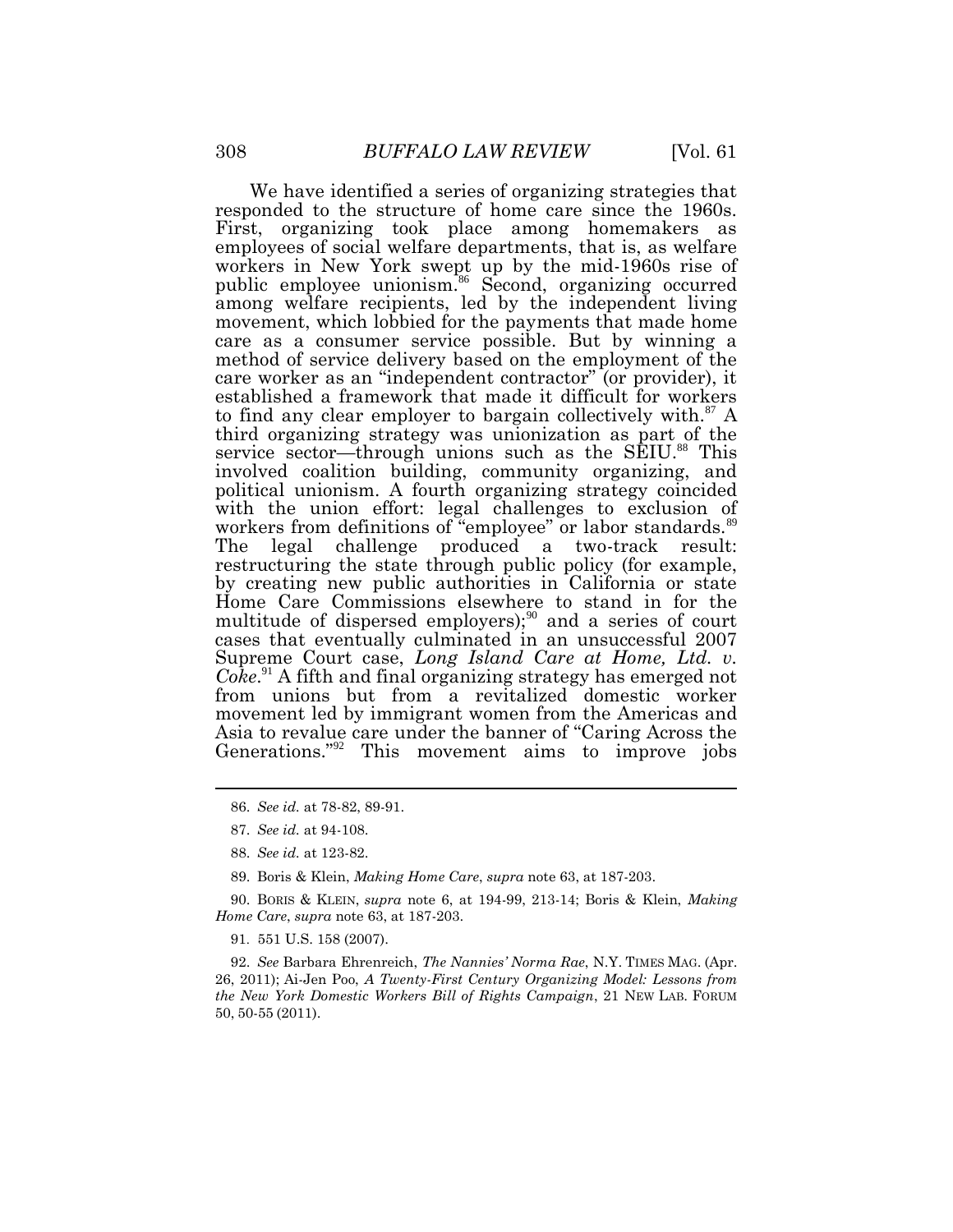through training, higher wages, a new path to citizenship, and connecting those who need care with those who do care.<sup>93</sup>

The story of home care organizing in Chicago and Illinois in the final decades of the twentieth century powerfully illustrates the tangle of public and private forces against which home care organizing occurred and how workers came out of the shadows to fight back.

In the mid-1970s, Illinois took advantage of federal monies to develop community care for the elderly.<sup>94</sup> Illinois initially ran its home care program out of public welfare.<sup>95</sup> In 1979 Illinois established two programs to pay for home care through its general revenues.<sup>96</sup> The Illinois Department of Aging started the Community Care Program, which contracted with a wide-range of nonprofit and proprietary agencies to offer homemaker and housekeeping services to those over age sixty. <sup>97</sup> Workers became employees of vendors rather than the state.<sup>98</sup> In a separate program disabled people under sixty would receive similar assistance from the Department of Rehabilitative Services (DORS), funded in good part after 1984 by Medicaid.<sup>99</sup> In keeping with the ethos of independence, DORS relied on a different mode: clients hired their own provider, who could be family or friends, with the state claiming to be a co-employer—and it set wages, for most of the decade at minimum wage.<sup>100</sup> Workers had no hospital or medical insurance, paid vacation, compensated sick days, life insurance, or compensation for time spent traveling to and from clients' homes, often on long bus and subway rides.<sup>101</sup>

101. *Id.*

<sup>93.</sup> Laura Flanders, *Can 'Caring Across the Generations' Change the World?*, THE NATION (Apr. 11, 2012); *see also* CARING ACROSS GENERATIONS, www.caringacrossgenerations.org (last visited Mar. 13, 2013).

<sup>94.</sup> BORIS & KLEIN, *supra* note 6, at 162.

<sup>95.</sup> *Id.*

<sup>96.</sup> *Id.*

<sup>97.</sup> *Id.*

<sup>98.</sup> *Id.* at 163.

<sup>99.</sup> *Id.*

<sup>100.</sup> *Id.*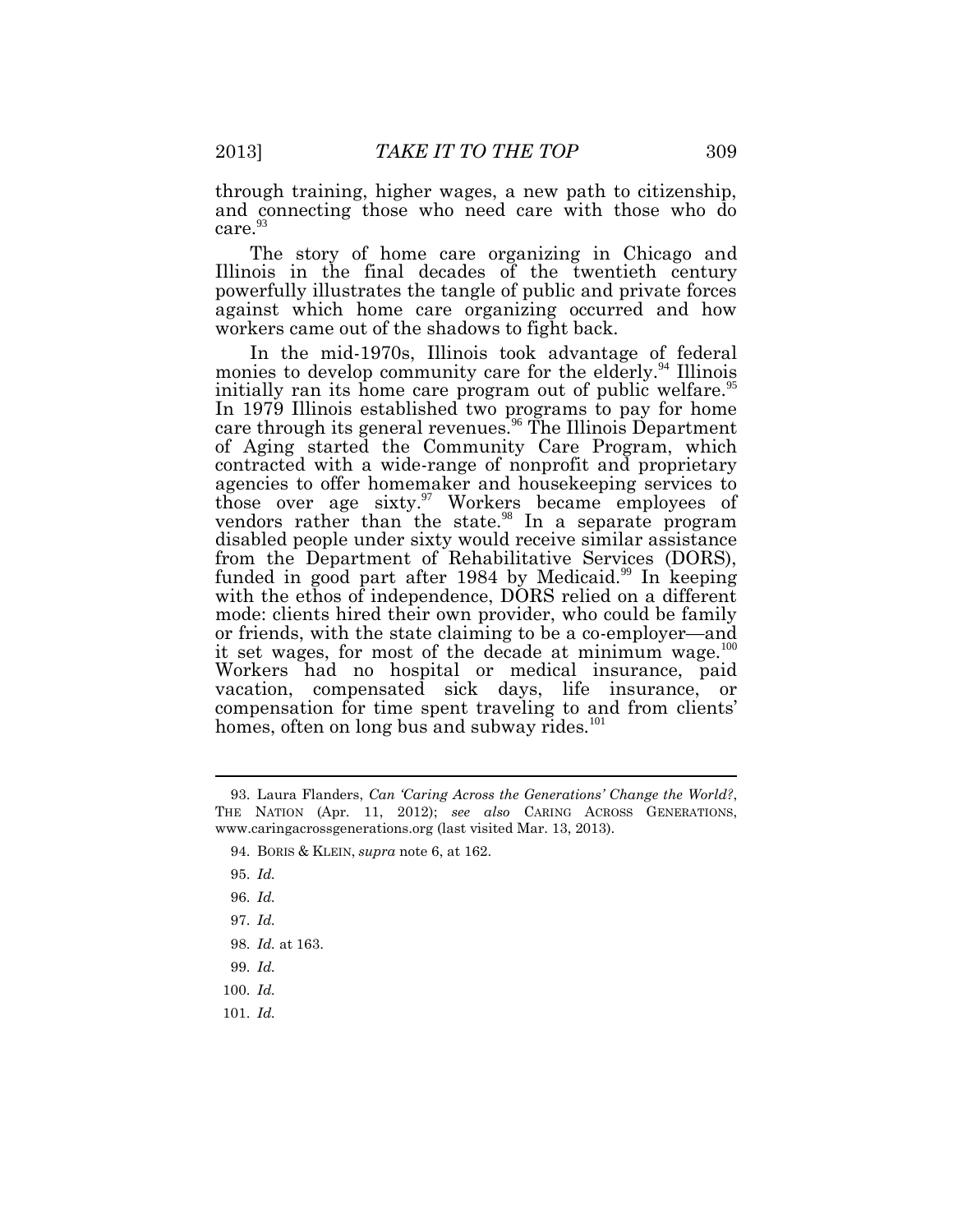ACORN came to town to change all of this in 1983, planting a branch of its United Labor Unions (ULU). <sup>102</sup> Key ACORN leaders and rank and filers had come out of the welfare rights movement.<sup>103</sup> Like other radicals of the period, they had developed a sectoral analysis that linked low wage workers with those on public assistance, including poor single mothers.<sup>104</sup> The ACORN model tied together workplace issues, such as wages and working conditions, with community ones, such as struggles over housing, banking, and living wage campaigns. Union organizing was one part of a broader mobilization against poverty. ULU, which in Chicago would become SEIU Local 880, used direct action and political lobbying with agency-by-agency bargaining.<sup>105</sup> It built power by recruiting members through door to door canvassing, house meetings, and developing leaders for specific actions. From the get go, it mobilized members for electoral campaigns to gain access to political power. It would "build an organization first" that could maintain itself during workplace campaigns that could take years.<sup>106</sup> Members paid dues from the moment they signed up, well before the union had a contract or certification; for people who made little, paying over that few dollars a month cemented organizational loyalty.<sup>107</sup>

With a cadre of just fifteen to twenty paid members, out of a total workforce of 225, the union dramatically made its presence known in October 1983 at National Home Care Systems (NHS), a domestic temp agency formerly named McMaid.<sup>108</sup> An organizing committee, led by employees Irma Sherman, Doris Gould, and Juanita Hill, showed up at the McMaid/NHS office on pay day, and gathered workers willing to listen to their testimonials of mistreatment and disrespect. Sherman, Gould, Hill, and others marched into the offices chanting, "We're Fired UP," singing, and

- 103. BORIS & KLEIN, *supra* note 6, at 163.
- 104. *Id.*; *see* Kelleher, *supra* note 102, at 36.
- 105. *See* TAIT, *supra* note 9, at 101-28; Kelleher, *supra* note 102, at 33, 36-37.
- 106. Kelleher, *supra* note 102, at 37.
- 107. *Discount Foundation Application Summary*, c. 880 Records, Box 2, Folder 31 (1986); *see* Kelleher, *supra* note 102, at 40.
- 108. BORIS & KLEIN, *supra* note 6, at 167.

<sup>102.</sup> *Id.*; Keith Kelleher, *ACORN Organizing and Chicago Homecare Workers*, 80 LAB*.* RES. REV*.* 33, 33 (1986).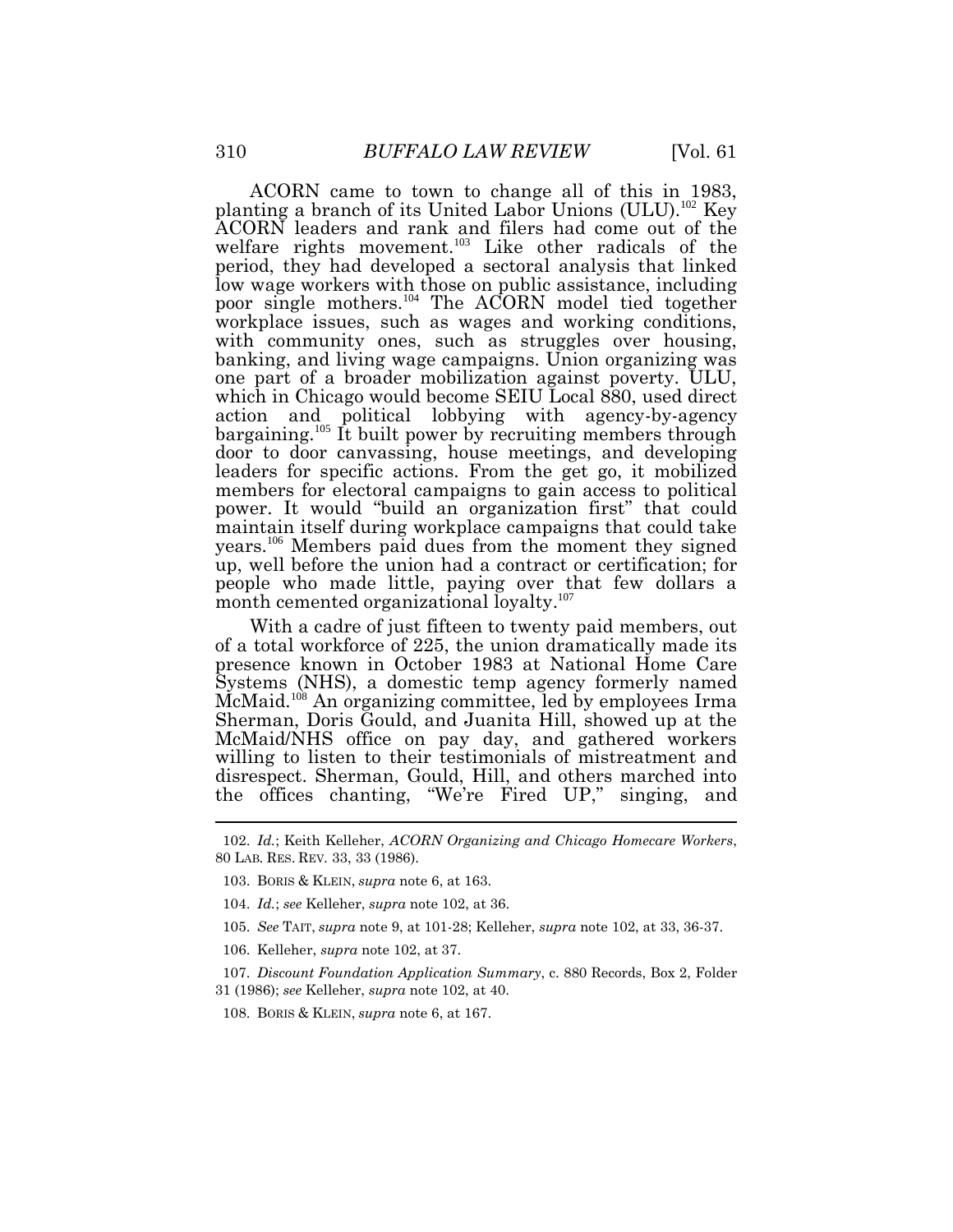demanding a meeting with the boss.<sup>109</sup> When the executive director came out, Sherman announced their union was ULU 880, and asked him to sign a "Recognition Agreement."<sup>110</sup> He declined, called the police, and retreated to his office amid louder chants.<sup>111</sup> Their union had become public; the workers had made their point.<sup>112</sup> This event was the first of many "recognition actions."<sup>113</sup>

By the 1980s, the National Labor Relations Board (NLRB) had become essentially dysfunctional, as management perfected ways to contest every aspect of the organizing process, undermine union elections, and stall bargaining.<sup>114</sup> Local 880's collective self-assertion of the union served as an adaptive strategy to deal with the limitations of the NLRB regime. As lead organizer Keith Kelleher explained, "we didn't wait for the employer to formally recognize us, but forced the employer to deal with us without official recognition."<sup>115</sup> The members made it a union, not the state.<sup>116</sup> Since they were treated as not real workers within the framework of the nation's laws, these women honed a different set of tactics for unionism in the care work sector that linked public and private: recognition actions, member bargaining, direction action, political lobbying and pressure, and strategic use of "consumer choice."<sup>117</sup>

At NHS, the union won its election fairly quickly, but contract bargaining turned into trench warfare that led it to combine the militant direct action of welfare rights showing up en masse at the owner's plush suburban estate

116. BORIS & KLEIN, *supra* note 6, at 167.

117. *Id.* at 166.

<sup>109.</sup> *Id.*

<sup>110.</sup> *Id.*

<sup>111.</sup> *Id.*

<sup>112.</sup> *Id.*

<sup>113.</sup> *Id.*; *see Union Wins YMCA Election, Company Stalls*, LOCAL 880 VOICE (1985).

<sup>114.</sup> BORIS & KLEIN, *supra* note 6, at 167; DAVID BRODY, LABOR EMBATTLED: HISTORY, POWER, AND RIGHTS 99-109 (2005).

<sup>115.</sup> *Id.*; Keller, "A History of SEIU Local 880" (2005) (unpublished manuscript) (on file with author); *Union Wins YMCA Election, Company Stalls* LOCAL 880 VOICE, Nov.-Dec. 1985, at 1.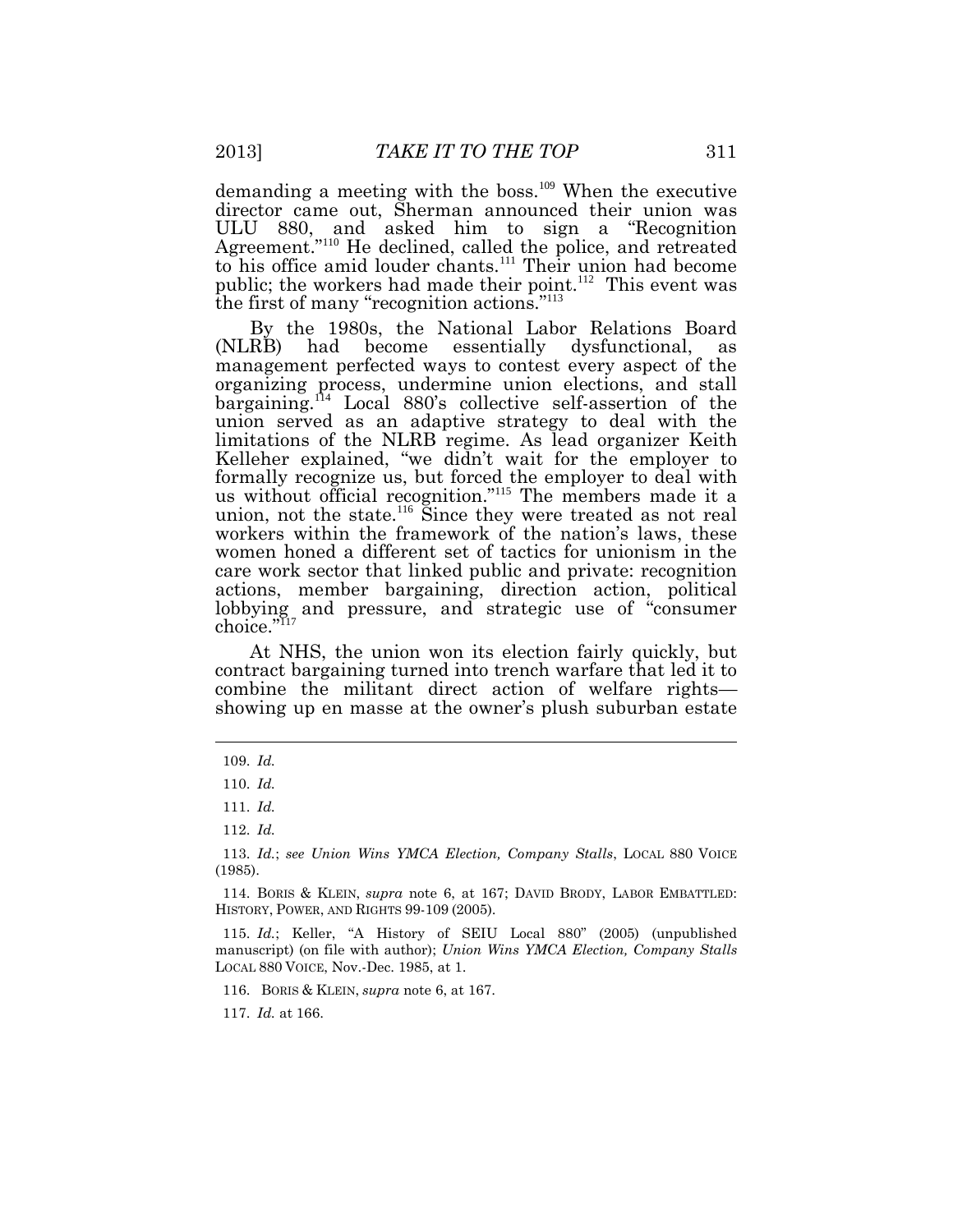and pinning a notice on his door—with political unionism, as Local 880 creatively deployed tactics that blurred the public and private domains.<sup>118</sup> Workers turned their relationship with consumers and the state to their advantage.<sup>119</sup> They raised the specter that they would ask their clients to transfer to another agency.<sup>120</sup> In the care work sector, moving consumers to another agency had a similar impact to a strike, without leaving those cared for stranded.<sup>121</sup> The union then gambled on calling an actual strike, which required notice to the State Department of Aging as well as the company. NHS now faced the prospect that the state would drop it as a problematic contractor and decided to settle. Local 880 won a "union shop," paid holidays and vacations, a grievance procedure, health and safety protective clause, and a "Dignity and Respect" clause.<sup>122</sup> Subsequently, when facing other recalcitrant agencies, the union helped to move former employees to union shops. $123$ 

120. *See supra* note 119 and accompanying text.

121. *See id.*; *N.H.S. Contract Victory, Strike is Off*, THE HOMEMAKER'S VOICE: SPECIAL CONTRACT ISSUE (n.d.); Interview with Keith Kelleher, Lead Organizer, Local 880.

<sup>118.</sup> *Id.*

<sup>119.</sup> *See* Letter from Keith Kelleher, Lead Organizer, Local 880, to John Sweeney (Dec. 5, 1986), *in* LOCAL 880 RECORDS, Box 4, Folder 36, *available at*  Wisconsin Historical Society; Letter from Mark Heaney, Exec. Dir., Nat'l Home Care Sys., to All Field Staff (Oct. 27, 1986), *in* LOCAL 880 RECORDS, Box 11, Folder 41, *available at* Wisconsin Historical Society; *Year End/Year Begin Report* (July 1, 1993), at 4, *in* LOCAL 880 RECORDS, Box 8, Folder 41, *available at*  Wisconsin Historical Society; *Year End/Year Begin Report* (Dec. 30, 1989), at 2, *in* LOCAL 880 RECORDS, Box 8, Folder 41, *available at* Wisconsin Historical Society; *Year End/Year Begin Report-1986* (Jan. 2, 1987), at 3, *in* LOCAL 880 RECORDS, Box 8, Folder 41, *available at* Wisconsin Historical Society; *Meeting Agenda* (Apr. 25, 1987), *in* LOCAL 880 RECORDS, Box 5, Folder 2, *available at*  Wisconsin Historical Society; *Meeting Agenda* (Mar. 28, 1987),*21n* LOCAL 880 RECORDS, Box 5, Folder 2, *available at* Wisconsin Historical Society.

<sup>122.</sup> BORIS & KLEIN, *supra* note 6, at 167; *N.H.S. Contract Victory*, *supra* note 119; Letter from Keith Kelleher, Lead Organizer, Local 880, to Olson and Mark Heaney, Exec. Dir., Nat'l Home Care Sys. (June 17, 1985); Letter from Mark Heaney, Exec. Dir., Nat'l Home Care Sys., to Keith Kelleher, Lead Organizer, Local 880 (June 10, 1985).

<sup>123.</sup> *Homecare: Where the Heart Is*, HEALTHCARE WORKER UPDATE, Winter/Spring 1991, at 9; Letter from Keith Kelleher, Lead Organizer, Local 880, to John Sweeney, *supra* note 119; Letter from John J. Eganto to Dr. Jean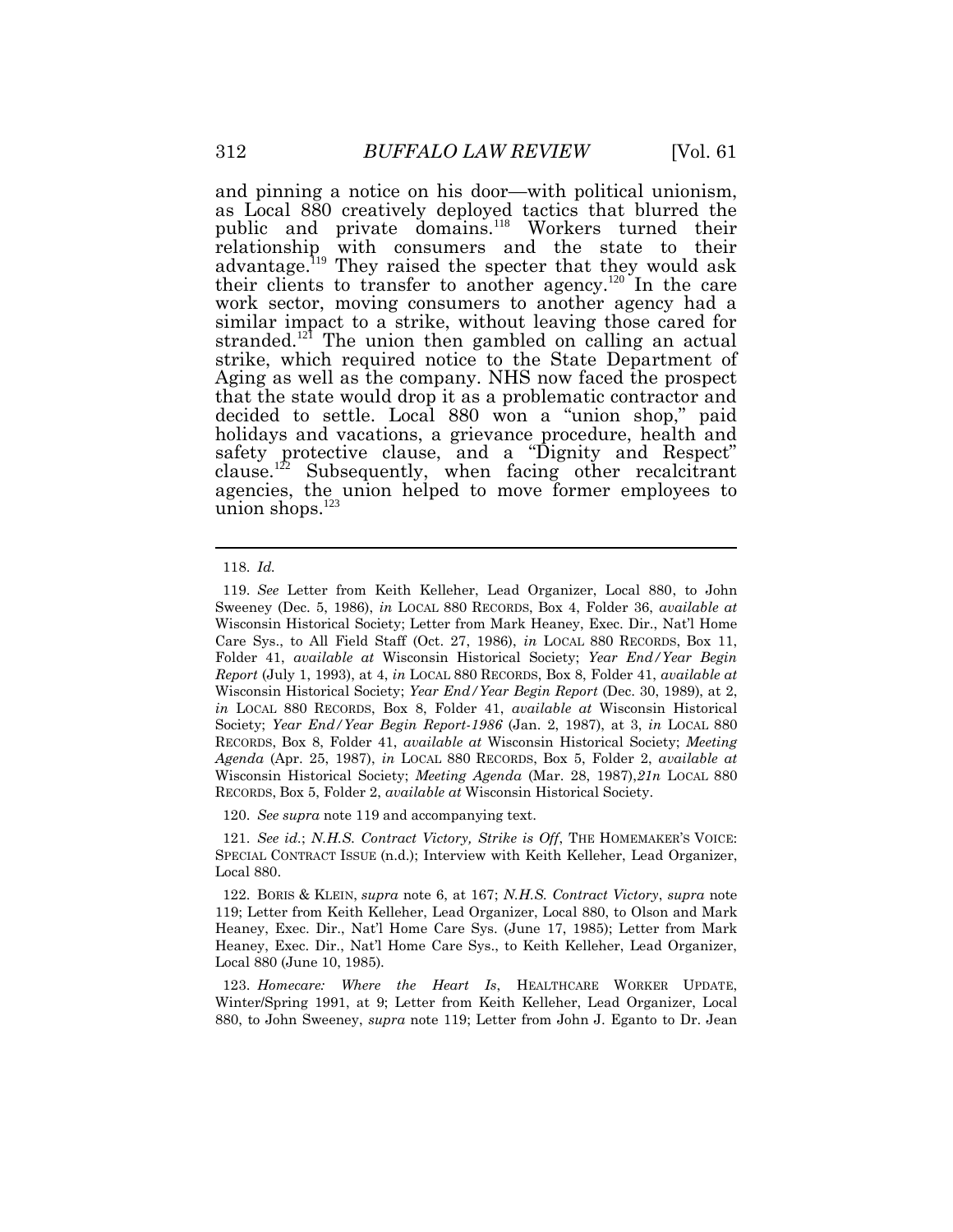The union consistently cultivated rank and file leaders from among home attendant members, like local presidents Irma Sherman and Helen Miller.<sup>124</sup> The women created a social world around the union, with regular meetings, parties, barbeques, recognition ceremonies, letter writing campaigns, marches, and neighborhood alliances.<sup>125</sup> They held "speakouts" and "honk-ins," stopping traffic.<sup>126</sup> These most invisible workers made themselves visible and audible.<sup>127</sup>

Winning a contract was certainly a big victory, but it was only the first step Any ability to raise pay depended on the public budget. ULU mobilized its own members, taking busloads of workers to the capitol at Springfield, Illinois to meet with legislators, the Illinois Department of Aging, and the Republican governor. For these battles, though, the ULU local needed greater political clout and a larger support network. After a member vote, Chicago's unit voted in 1985 to merge into the SEIU, a fast growing union representing over one million service workers in public and private workplaces.<sup>128</sup>

But Local 880 cut its own political path. It drew on direct action tactics more familiar to welfare rights than to the late twentieth century labor movement. Toward the end of 1985, seventy members picketed the Governor's office and won a new state Home Care Task Force, which would enable all players to develop policy guidelines and

126. *Id.* at 166.

127. *See* BORIS & KLEIN, *supra* note 6, at 165-66.

128. *See id.* at 169 n.95 (citing Letter from Gene Moats, *in* LOCAL 880 RECORDS, Box 1, Folder 33, *available at* Wisconsin Historical Society); Confidential Memorandum from Wade Rathke to Keith Kelleher, Lead Organizer, Local 880 (Mar. 2, 1993), *in* LOCAL 880 RECORDS, Box 4, Folder 41, *available at* Wisconsin Historical Society.

Otwell, (Jan. 2, 1985); *Year End/Year Begin Report* (July 1, 1993), *supra* note 119, at 4; *Year End/Year Begin Report* (Dec. 30, 1989), *supra* note 119, at 2; *Year End/Year Begin Report-1986* (Jan. 2, 1987), *supra* note 119, at 3.

<sup>124.</sup> BORIS & KLEIN, *supra* note 6, at 165.

<sup>125.</sup> *See* Eileen Boris & Jennifer Klein, *We Were the Invisible Workforce: Organizing Home Care*, *in* THE SEX OF CLASS 177, 189 (Dorothy Sue Cobble ed., 2007); Keith Kelleher, *Local 880 Industry Profile/Organizing Model for Homecare Sector* (Feb. 12, 1993), *in* LOCAL 880 RECORDS, Box 8, Folder 49, *available at* Wisconsin Historical Society.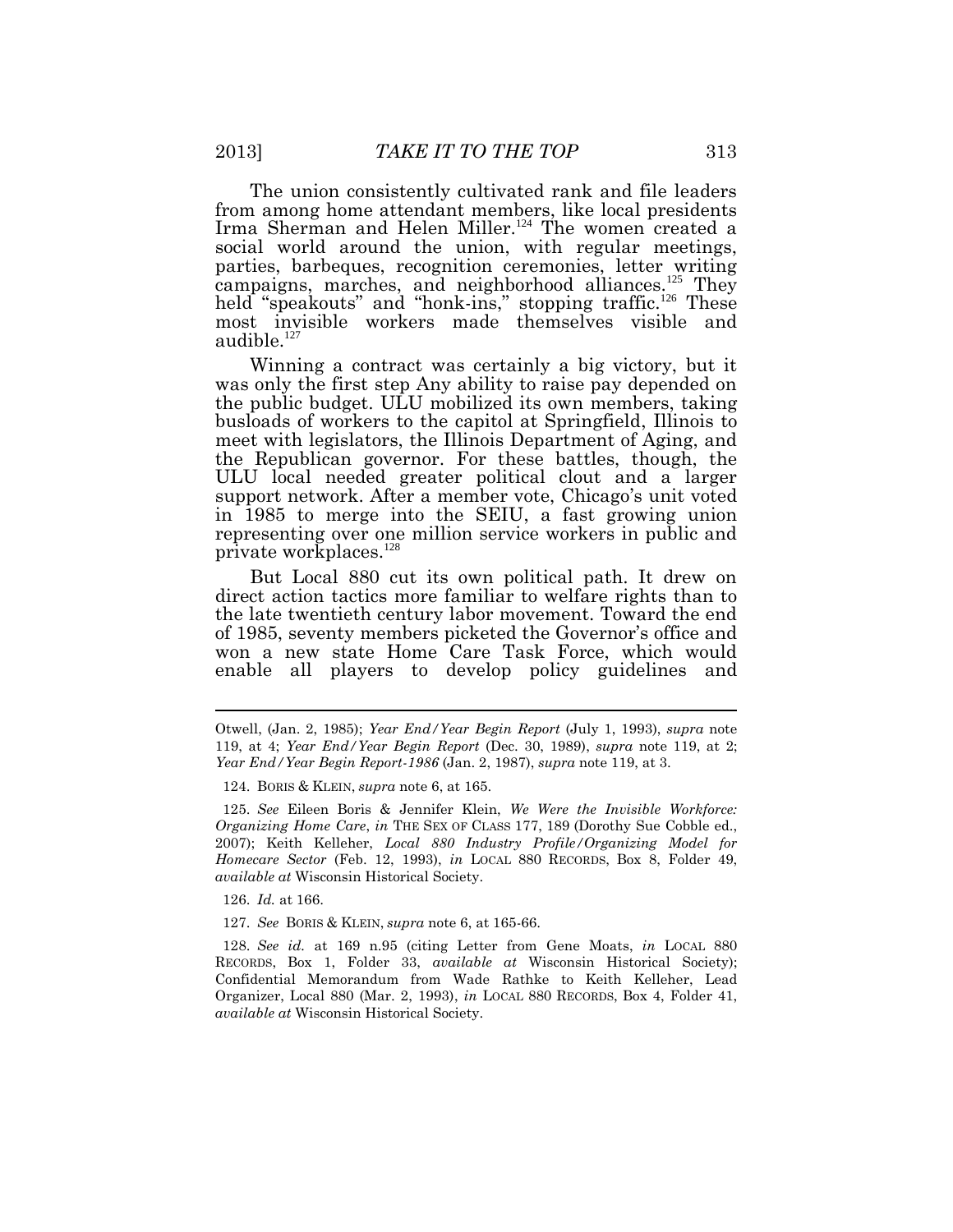coordinate demands for increased reimbursement rates.<sup>129</sup> Such political remedies institutionalized the potential of provider agencies and the union to work together in the arena of the welfare state. From then on, 880 workers organized busloads of union members to go to Springfield and meet with legislators, Department of Aging staff, and governors.

One other key factor helped the union win its first contract. A new NHS executive director, Mark Heaney, came on board in May 1985, and he too understood the political economy of home care.<sup>130</sup> Where the previous executive took an ideological hard line against the union, Heaney approached the situation as a pragmatist.<sup>131</sup> He grasped both the potential threat from the union's appeal to the state and the strategic advantages of "partnership" 132 Heaney realized the union's political organizing and disruption could cost NHS its state contract.<sup>133</sup> After the June 1985 settlement, Heaney kept communication with the union open, worked with the union to implement a health insurance plan, and sought out the points where NHS could use the union to increase its client base.<sup>134</sup> Heaney was not an unequivocal friend of the union, but he recognized they had a common interest in protecting the state's social welfare budget, fighting tax cuts, and disciplining the market.<sup>135</sup>

Where those interests overlapped, the partnership worked. Heaney served on the Governor's Task Force too, where he joined the union in pushing to increase the state reimbursement rate.<sup>136</sup> Described by the union as the first substantial raise in four years, this 1986 boost helped

131. *Id.*

132. *Id.*

133. *Id.*

134. *See* Letters between Mark Heaney, Exec. Dir., Nat'l Home Care Sys., and Keith Kelleher, Lead Organizer, Local 880 (1985–1993) *in* LOCAL 880 RECORDS, Box 11, Folders 41-46, *available at* Wisconsin Historical Society.

135. BORIS & KLEIN, *supra* note 6, at 169.

136. *Id.*

<sup>129.</sup> *Union Members Going to Springfield*, *supra* note 1; *Year End/Year Begin Report-1986*, *supra* note 119.

<sup>130.</sup> BORIS & KLEIN, *supra* note 6, at 169.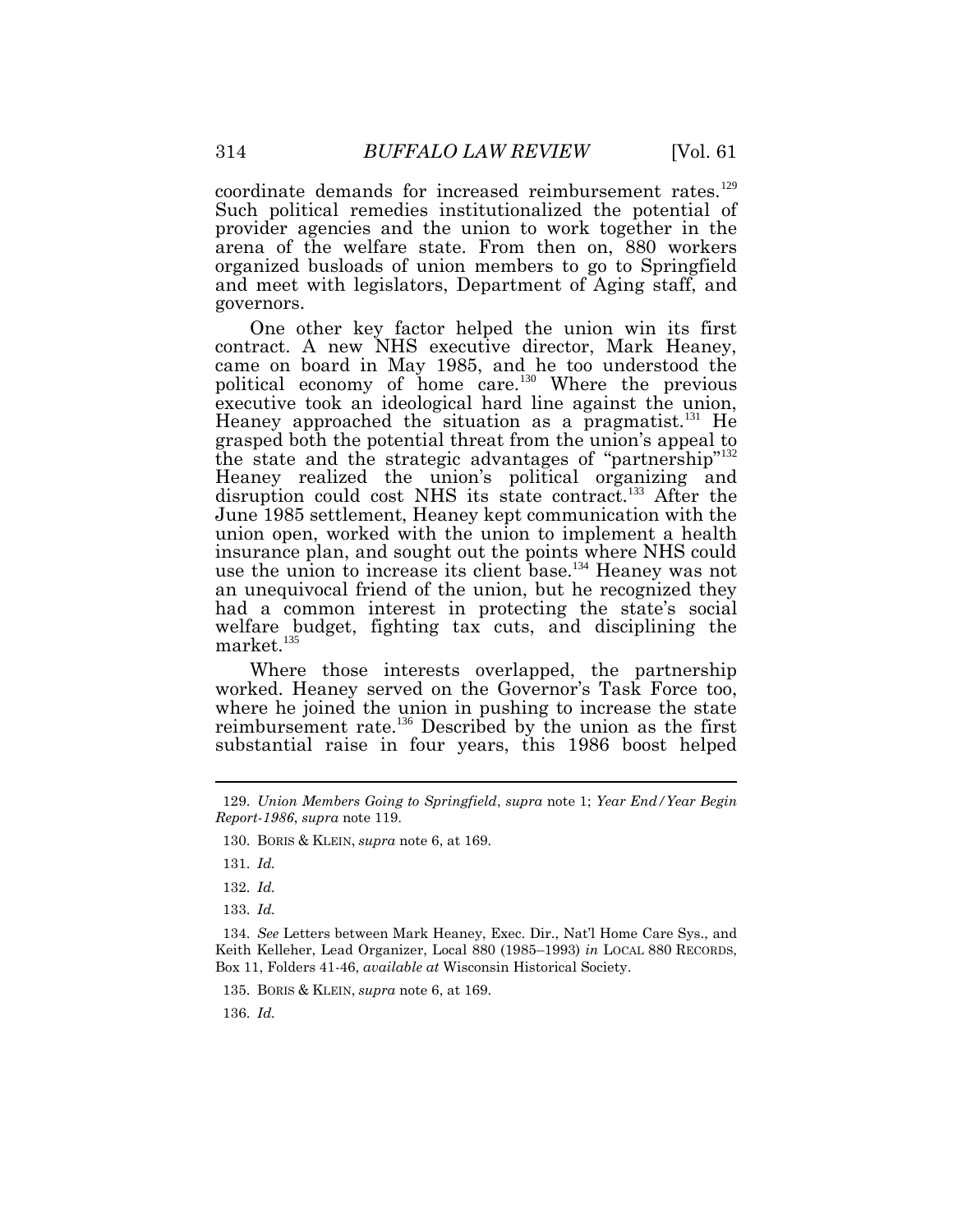secure an even better second contract from NHS and affected thousands of other home care workers around Illinois.<sup>137</sup> Amid Reagan's open warfare on the welfare state, for-profit, corporate NHS distributed postcards to all staff employees to write to the legislature and the governor to support proposed tax *increases*.<sup>138</sup> By the early 1990s, NHS top management even appropriated the language of justice and comparable worth.<sup>139</sup> Pointing out that Illinois paid more to "a janitor to clean floors and toilets" than to homemakers and aides, NHS owner Andrew Wright asserted "that a gross injustice exists in the reimbursement rates paid for home care services and that a rate *adjustment* is due."<sup>140</sup> To coordinate collective bargaining with the state budget process, NHS shared information with the union on hours billed to the state for chore housekeepers and homemakers, and both union and company cooperated to force shady agencies out of the market.<sup> $4$ 1</sup> In that sense, the union helped to stabilize its industry by setting best practices, rewarding firms that met its labor standards, and policing non-union employers much as unions like the United Mine Workers and Amalgamated Clothing Workers did earlier in the century.<sup>142</sup>

Cooperation, though, remained circumscribed, especially concerning balance of power. NHS and Local 880 did not exactly lobby together.<sup>143</sup> The union sent its people to Springfield, while the company or Association of Home Care Providers worked their own channels of influence.<sup>144</sup> When it

138. BORIS & KLEIN, *supra* note 6, at 170; Letter from Mark Heaney, Exec. Dir., Nat'l Home Care Sys., to Serv. Emp'rs. Int'l Union Local 880 Bargaining Comm. (June 3, 1991), *in* LOCAL 880 RECORDS, Box 11, Folder 42, *available at*  Wisconsin Historical Society; Letter from Mark Heaney, Exec. Dir., Nat'l Home Care Sys., to Nat'l Home Care Sys. Staff—Office & Field (June 5, 1987), *in*  LOCAL 880 RECORDS, Box 4, Folder 44, *available at* Wisconsin Historical Society.

139. BORIS & KLEIN, *supra* note 6, at 170.

140. *Id.*; Letter from Andrew Wright, Owner, Nat'l Home Care Sys., to Mark Heaney, Exec. Dir., Nat'l Home Care Sys. (Dec. 1, 1993), *in* LOCAL 880 RECORDS, Box 11, Folder 46, *available at* Wisconsin Historical Society.

141. BORIS & KLEIN, *supra* note 6, at 170.

142. *Id.*

143. *Id.*

144. *Id.*

<sup>137.</sup> *Id* at 170; *Year End/Year Begin Report-1986* (Jan. 2, 1987), *supra* note 119.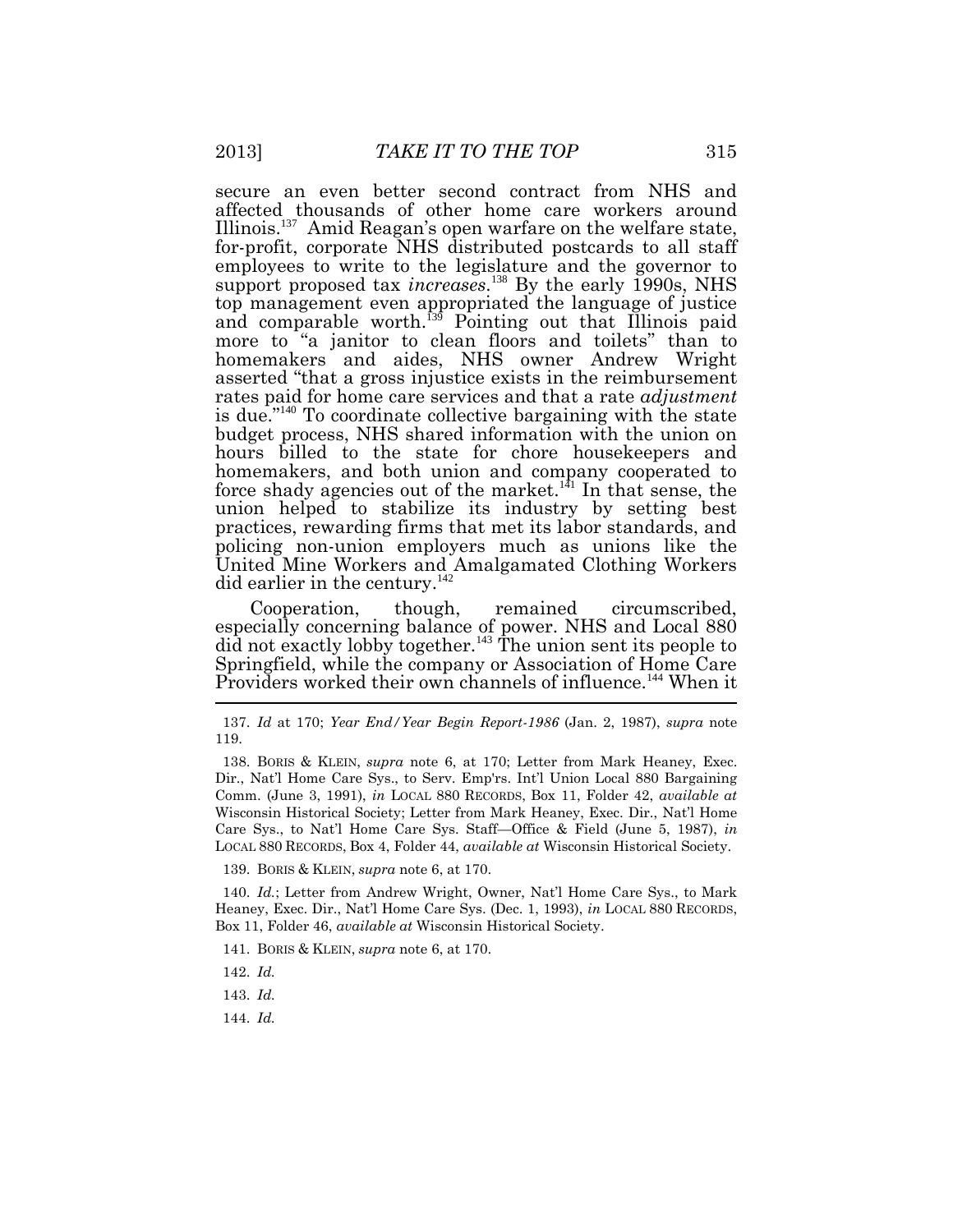came down to the dividing up the rate increase between wages and profits, they became adversaries again.<sup>145</sup> Meanwhile, the union continually filed grievances against the company on minimum wage violations.<sup>146</sup>

Perpetually, though, Local 880 and ACORN ran up against the public-private conundrum that shaped home care employment.<sup>147</sup> Vendors claimed that the state was the employer or coemployer, and the state argued that the vendors were the responsible party. On one hand, the state placed them under the Domestic Workers Law (which after 1974 meant they should earn at least minimum wage). On the other, when the union tried to gain redress for wage and hour violations, the state waved the 1975 FLSA companionship exemption in their faces. The legal structure

147. *State of Illinois, Before the State Labor Relations Board, DORS v. SEIU, Case No. S-RC-115*, *in* LOCAL 880 RECORDS, Box 11, Folder 3, *available at*  Wisconsin Historical Society; *Petitioner's Post-Hearing Brief, S-RC-115, 13*, *in*  LOCAL 880 RECORDS, Box 11, Folder 3, *available at* Wisconsin Historical Society.

<sup>145.</sup> *Id.*; Interview with Keith Kelleher, Lead Organizer, Local 880.

<sup>146.</sup> *See Union Members Win Backpay!*, LOCAL 880 VOICE, Nov.-Dec. 1985, at 1; *Affidavit of Thelma Brown* (Apr. 2, 1986), *in* LOCAL 880 RECORDS, *available at*  Wisconsin Historical Society; Letter from Daniel New to Keith Kelleher (May 3, 1988), *in* SEIU RECORDS, Box 4, Folder 45, *available at* Wayne State Univ.; Letter from Terrance Barnich to Janet Otwell (June 12, 1986), *in* LOCAL 880 RECORDS, Box 4, Folder 42, *available at* Wisconsin Historical Society; Letter from Terrance Barnich to Janet Otwell (June 6, 1986), *in* LOCAL 880 RECORDS, Box 4, Folder 42, *available at* Wisconsin Historical Society; Letter from Keith Kelleher to Nelson Keilt and Herbert Cohen (Apr. 25, 1986), *in* LOCAL 880 RECORDS, Box 4, Folder 42, *available at* Wisconsin Historical Society; Letter from William Ghesquiere to Herbert Cohen (Apr. 4, 1986), *in* LOCAL 880 RECORDS, Box 4, Folder 42, *available at* Wisconsin Historical Society; Letter from Keith Kelleher to Gene Moats (Feb. 4, 1986), *in* LOCAL 880 RECORDS, Box 4, Folder 36, *available at* Wisconsin Historical Society; Letter from Daniel New to Keith Kelleher (Nov. 27, 1985), *in* LOCAL 880 RECORDS, *available at* Wisconsin Historical Society; Letter from Keith Kelleher to Daniel New (Oct. 19, 1984), *in*  LOCAL 880 RECORDS, *available at* Wisconsin Historical Society; Letter from Daniel New to Keith Kelleher (Oct. 2, 1984), *in* LOCAL 880 RECORDS, *available at*  Wisconsin Historical Society; Letter from Keith Kelleher to Daniel New (Sept. 25, 1984), *in* LOCAL 880 RECORDS, *available at* Wisconsin Historical Society; Letter from Daniel New to Keith Kelleher (Sept. 19, 1984), *in* LOCAL 880 RECORDS, *available at* Wisconsin Historical Society; Letter from Keith Kelleher to Daniel New (July 9, 1984), *in* LOCAL 880 RECORDS, *available at* Wisconsin Historical Society; Letter from Keith Kelleher to Daniel New (June 15, 1984), *in*  LOCAL 880 RECORDS, *available at* Wisconsin Historical Society.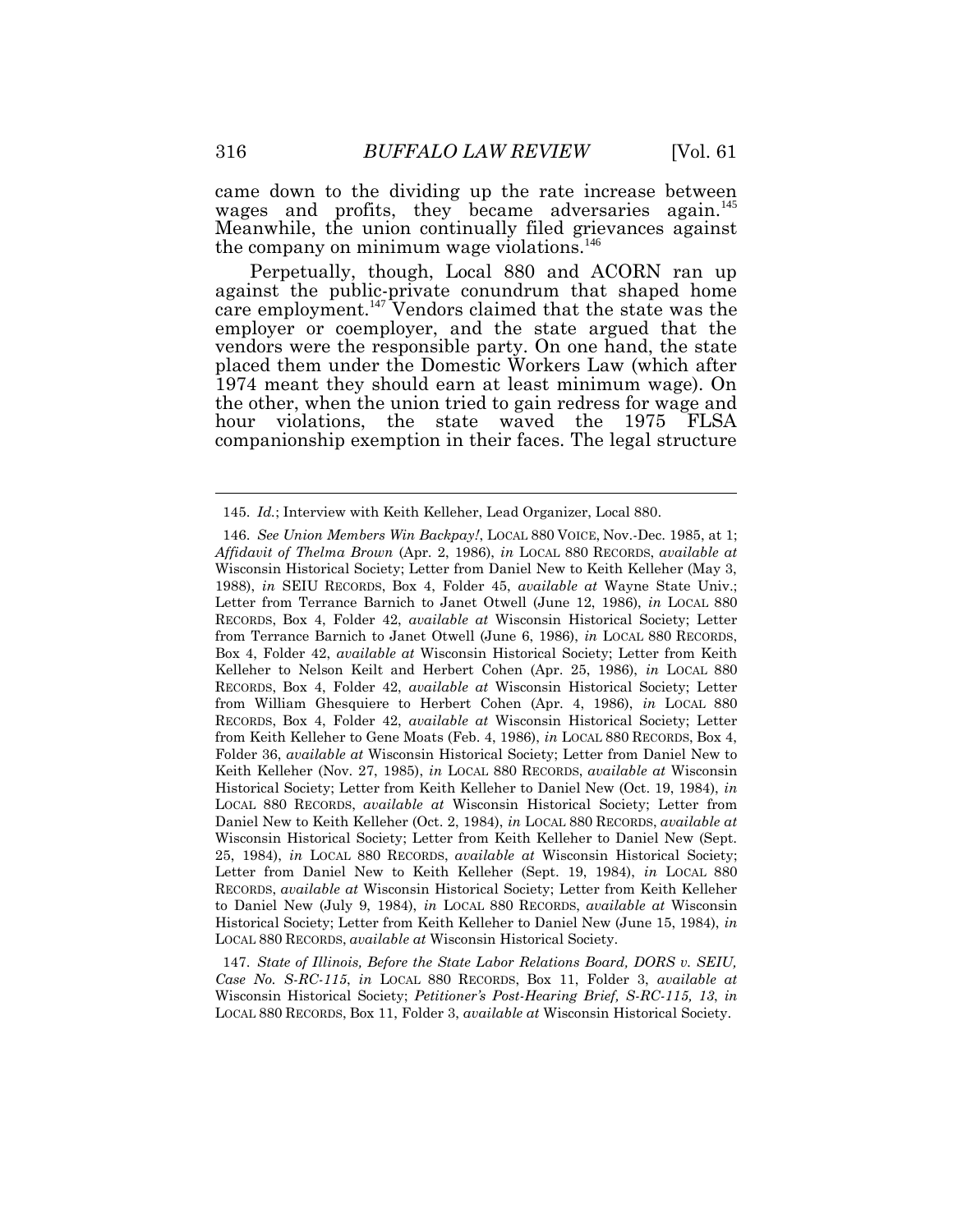made it impossible for them to organize collectively or win any economic gains through private agencies.

The way the state structured care in response to other stakeholders also mattered. Thousands of Chicago-area home care workers did not work for vendor agencies. Through DORS, which serviced the disabled, workers were classified as "independent providers." <sup>148</sup> Without them in the union, the state had an enormous reserve pool of labor. Yet, the union encountered the same obfuscation of identifying the employer. Was it the state, which allotted the service hours, paid the salaries, and withheld workers comp? Or was it the client who had "the sole responsibility to hire, dismiss, train, supervise and discipline workers"?<sup>149</sup>

The union proceeded with its organizing project anyway. The state comptroller's office maintained records of checks issued to the attendants, available for public viewing. Local 880 organizers combed through these and painstakingly built a list.<sup>150</sup> They reached middle-aged women like future President Miller, a transplanted rural Mississippian who had labored in laundries and factories.<sup>151</sup> Her husband was a union man, and she was one of those women whose efforts sustained the black church.<sup>152</sup> Soon she was going along on house visits and, like other DORS workers, participating in the life of the local through membership meetings, fundraising events, canvassing, and lobbying days.<sup>153</sup> DORS workers joined the fabric of the union, participating in membership meetings, fundraising events, canvassing, legal actions, and lobbying days.<sup>15</sup> These members led a legislative campaign for a Home care Workers' Bill of Rights, collecting pledges from legislators.<sup>155</sup>

150. BORIS & KLEIN, *supra* note 6, at 173.

<sup>148.</sup> BORIS & KLEIN, *supra* note 6, at 149-81.

<sup>149.</sup> *State of Illinois*, *supra* note 147; *Petitioner's Post-Hearing Brief*, *supra*  note 147.

<sup>151.</sup> *Id.*

<sup>152.</sup> *Id.*

<sup>153.</sup> *Id.*

<sup>154.</sup> *See id.*

<sup>155.</sup> Kelleher, *supra* note 102, at 39-43, 49-51.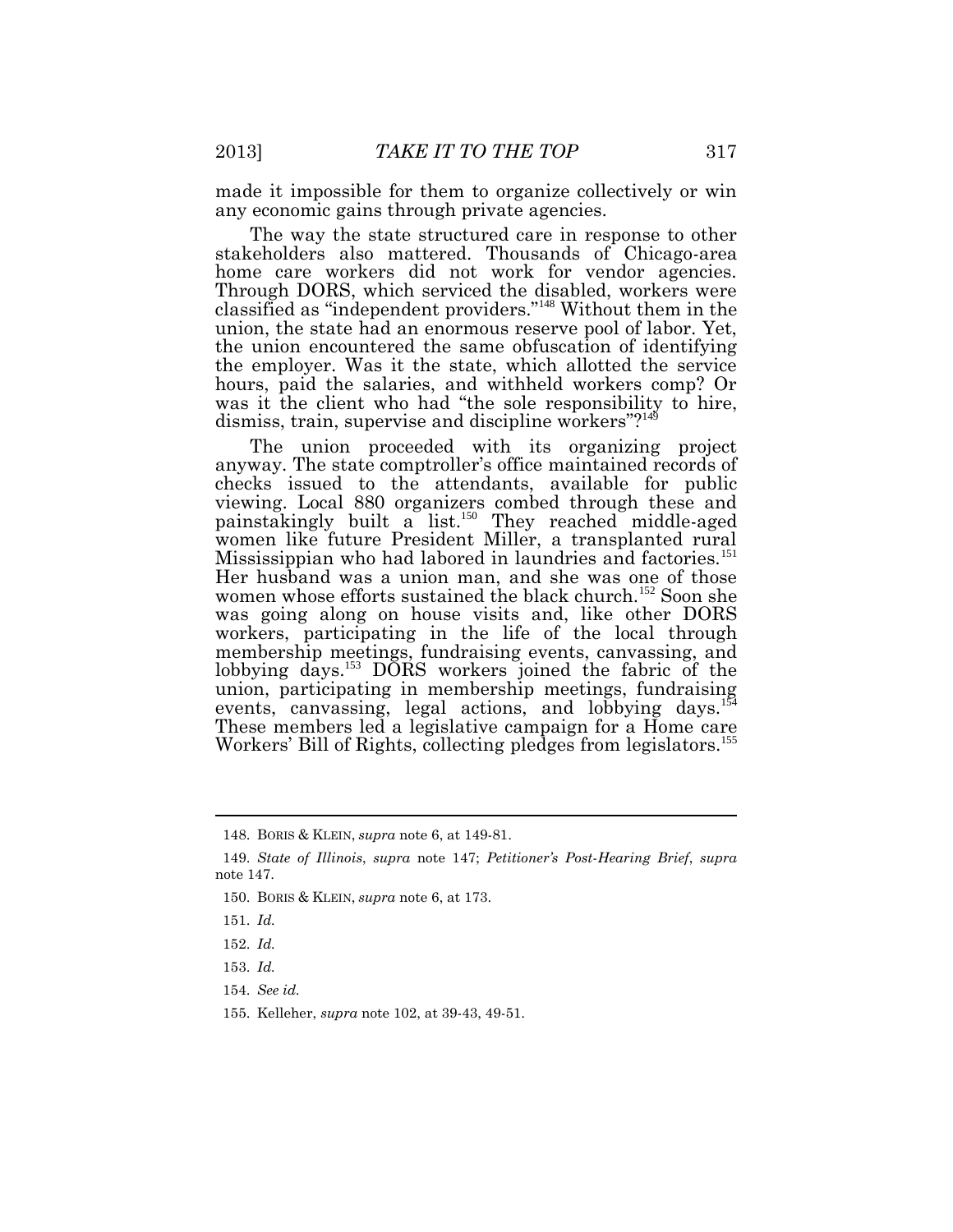An involved workforce remained essential to Local 880's vision of unionism.<sup>156</sup>

The state refused to formally recognize the union but through persistent mobilization, political allies, and militant pressure, the union compelled the state to accede to wage raises and other demands. Between 1985 and 1990, through member lobbying and political clout, the union managed to win wage hikes to \$4.50 an hour and eliminate underpayments.<sup>157</sup> Through incremental steps like a "Meet and Confer" agreement in 1990, workers won an institutional foothold within the political process that determined their security and that of their clients, while the union kept its sights on the horizon and built for some day in the future when a majority of workers would become members.<sup>158</sup>

Based on their caring relationships, workers also acted politically with consumers, as disability rights activists refer to themselves. Their fates were linked by the question of enough hours for the service. In the economic downturn of the early 1990s, Illinois cut services to elderly and DORS by refusing new applicants. ADAPT, a militant independent living group, launched confrontational protests in  $\text{Chicago}$ <sup>159</sup> Disability rights activists brought suit, with the result that a federal court prohibited the state from denying eligible Medicaid recipients in-home services.<sup>160</sup> Local 880 workers became allies with independent living activists and advocates to "stop the cuts.<sup>"161</sup> Women and men in wheelchairs rolled through Springfield, Illinois to the capitol, along with workers who carried oversized pennies.<sup>162</sup>

<sup>156.</sup> *See* BORIS & KLEIN, *supra* note 6, at 173.

<sup>157.</sup> Boris & Klein, *Organizing the Carework Economy*, *supra* note 18, at 205 n.67 (citing Memorandum from Keith Kelleher, Lead Organizer, Local 880, to Harry Kurshenbaum (Feb. 1, 1993), *in* LOCAL 880 RECORDS, Box 11, Folder 15, *available at* Wisconsin Historical Society).

<sup>158.</sup> *See* Memorandum from Keith Kelleher, Lead Organizer, Local 880, to Gene Moats (Mar. 24, 1992), *in* LOCAL 880 RECORDS, Box 1, Folder 32, *available at* Wisconsin Historical Society.

<sup>159.</sup> BORIS & KLEIN, *supra* note 6, at 175.

<sup>160.</sup> *Id.*

<sup>161.</sup> *See id.*

<sup>162.</sup> *Id.* at 173-74 (focusing specifically on the SEIU photos from the SEIU Collection).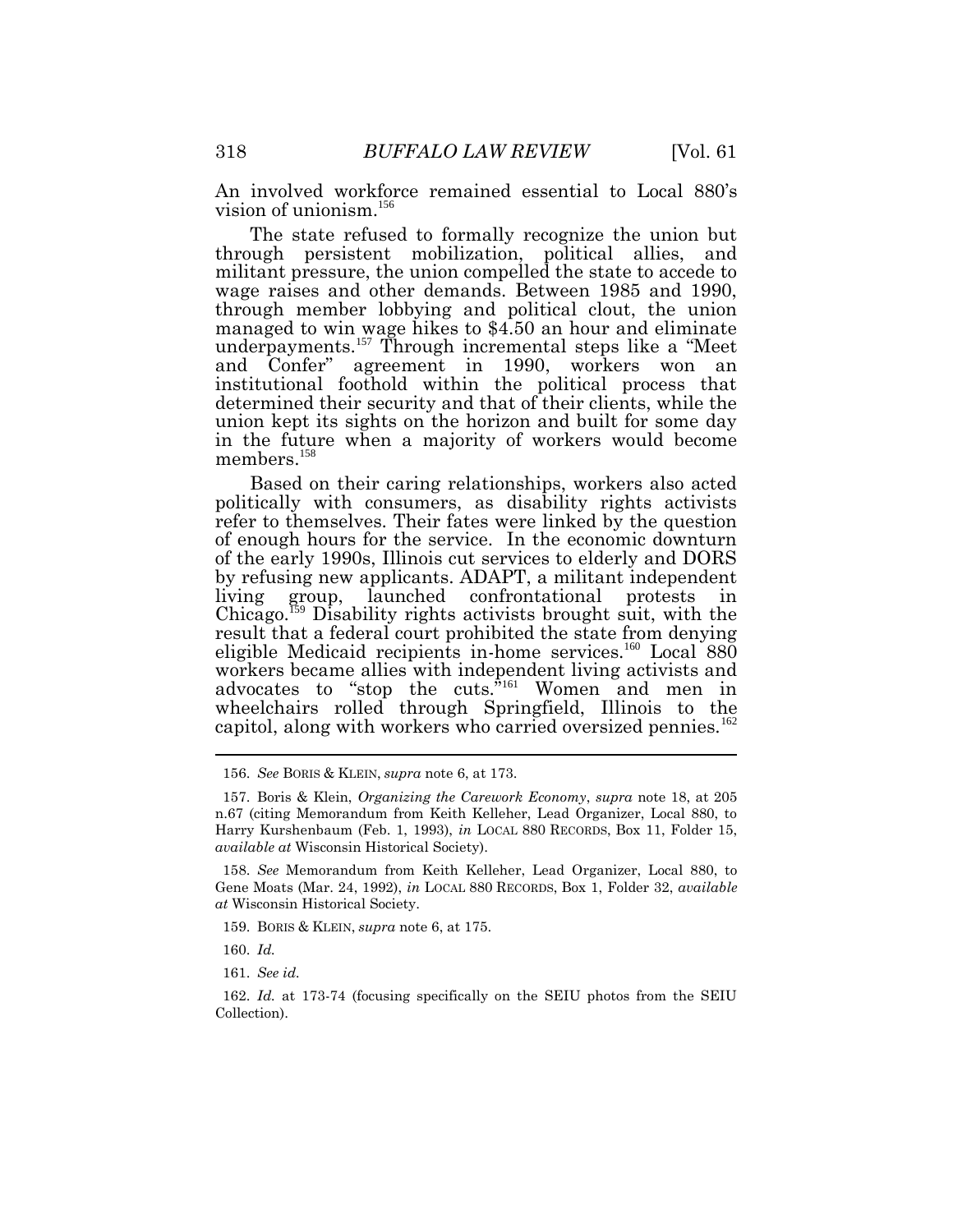Home care workers would defend these entitlements by creating an arena of struggle in which workers refused to play their role—providing care on the cheap

For another decade, the workers paid their dues, attended meetings, and built the union—still without recognition. Finally, through financial and ground support for the Democratic gubernatorial candidate, Rod Blagojevich, in 2004, a labor-supportive governor came into office and through executive order formally recognized SEIU Local 880 as the collective bargaining agent for these workers.<sup>163</sup> Within months, the state legislature codified his executive order into law, representing one of largest formal extensions of labor rights in decades.<sup>164</sup> They had, in fact, changed the landscape of political power.

#### **CONCLUSION**

Longer life expectancy means that more of us live with chronic illness. A majority of Americans, across the spectrum of class and ethnicity, will at some point depend on a caretaker, often one who has long labored in poverty and struggled to balance her own and others' social needs. The macroeconomic structuring of the occupation, as well as its interpersonal challenges, heightens the stresses of an already emotionally and psychologically intense and economically precarious job. Workers, family members, state administrators, and policy makers all wring their hands in frustration over the undependability of home care services; for the former there are not enough trustworthy or reliable workers.

In December of 2011, President Obama made good on a campaign promise and finally announced that the United States Department of Labor would move to overturn the companionship exemption and include these workers in the minimum wage and overtime provisions of the FLSA.<sup>165</sup> Obama's proposal not only rectifies a thirty-year injustice, but also faces the realities of both our aging society and

 $\overline{a}$ 

<sup>163.</sup> *See* Kelleher, *supra* note 102, at 39-43, 49-51.

<sup>164.</sup> *See* Eileen Boris & Jennifer Klein, *Labor on the Home Front: Unionizing Home-Based Care Workers*, 17 NEW LAB. FORUM 32, 39 (2008).

<sup>165. 158</sup> CONG. REC. H4067 (daily ed. June 27, 2012) (statement of Rep. Tim Walberg).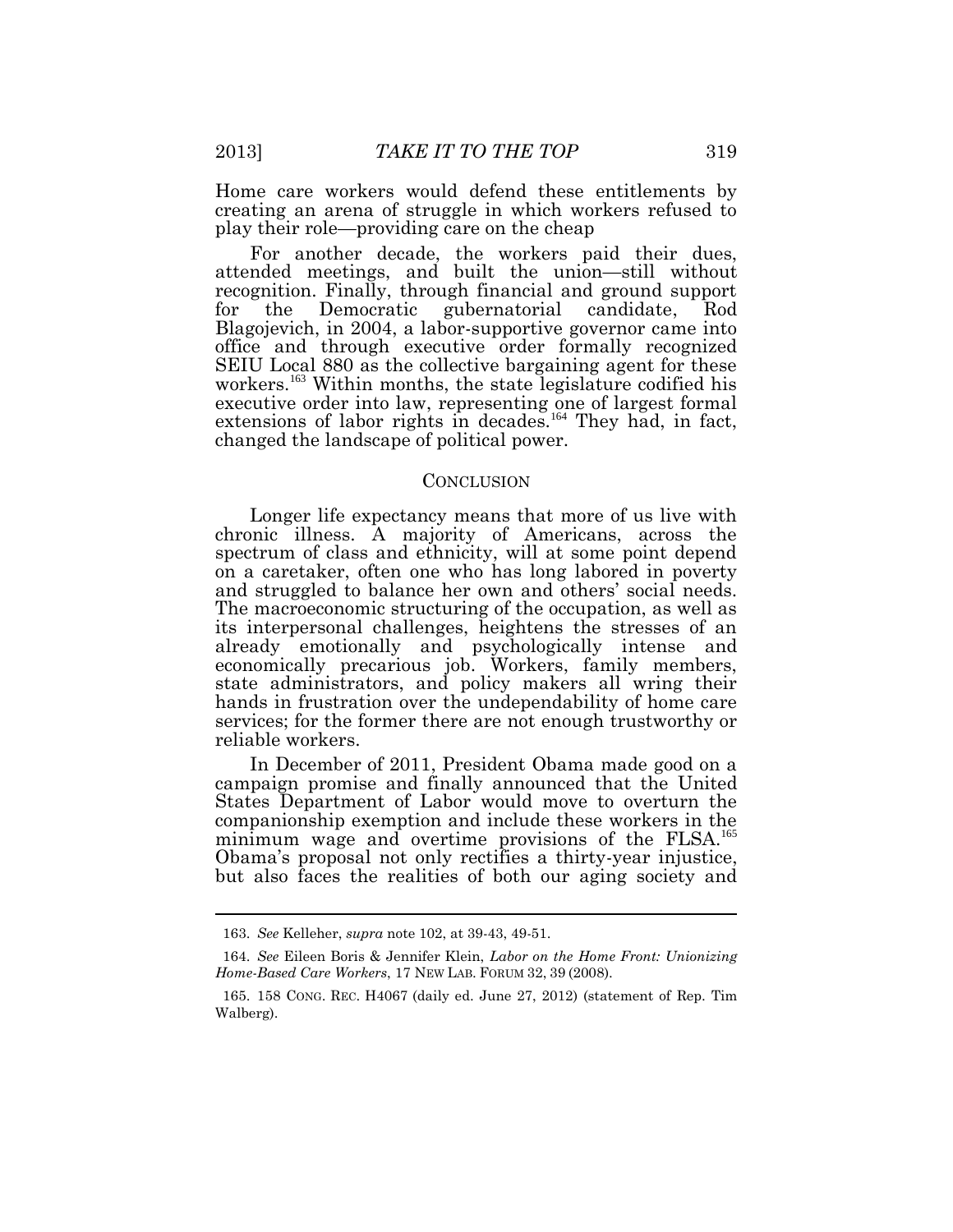service labor in the twenty-first century American economy. The new Department of Labor proposal explicitly recognizes that housekeeping is integrally bound up with caregiving in the home, valuing the multi-dimensions of care as work. It mandates agency payment for travel time of aides who move between clients over the course of a day, acknowledging that the very nature of the job means they do not labor in one place for a standard number of hours.<sup>166</sup> It closes loopholes that the old category "employee" has allowed so many to slip through.

While the job title has changed repeatedly since the 1930s, these workers always have performed a combination of basic bodily care (bathing, dressing, feeding, and ambulation) and housekeeping. In the current fiscal crisis, states have used the slipperiness of the companionship terminology to squeeze the workers and extract more unpaid labor. State agencies are recalculating what family members would supposedly provide anyway, reducing the amount of home care support based on expanding the range of unpaid labor. States are reducing the hours a worker can spend with a client and targeting housekeeping for elimination.

This decades-long fight, therefore, is not simply about the ability to earn the minimum wage or just above it for working even longer hours; that would not be much to bring home, nor greatly bolster one's ability to sustain a home. If the rule change were solely the ability to earn \$7.25 an hour and over-time, home-care workers would still be poor. Its deeper possibility is the potential to reestablish some notion of labor standards, rights, and security—the very elements that conservatives and employers have been so successful at subverting over the last two decades, especially in the service sectors. Clearly, the exemption of workers from labor standards is not making better care more widely accessible. Instead, the stigmatization of care—and those who need it—is creating greater insecurity and hardship It

<sup>166.</sup> *See Notice of Proposed Rulemaking to Amend the Companionship and Live-In Worker Regulations*, U.S. DEP'T OF LABOR, http://www.dol.gov/whd/flsa/companionNPRM.htm (last visited Feb. 28, 2013) (discussing *Application of the Fair Labor Standards Act to Domestic Service*, 76 Fed. Reg. 81190, 81201-02 (proposed Dec. 27, 2011) (to be codified at 29 C.F.R. pt. 552)).